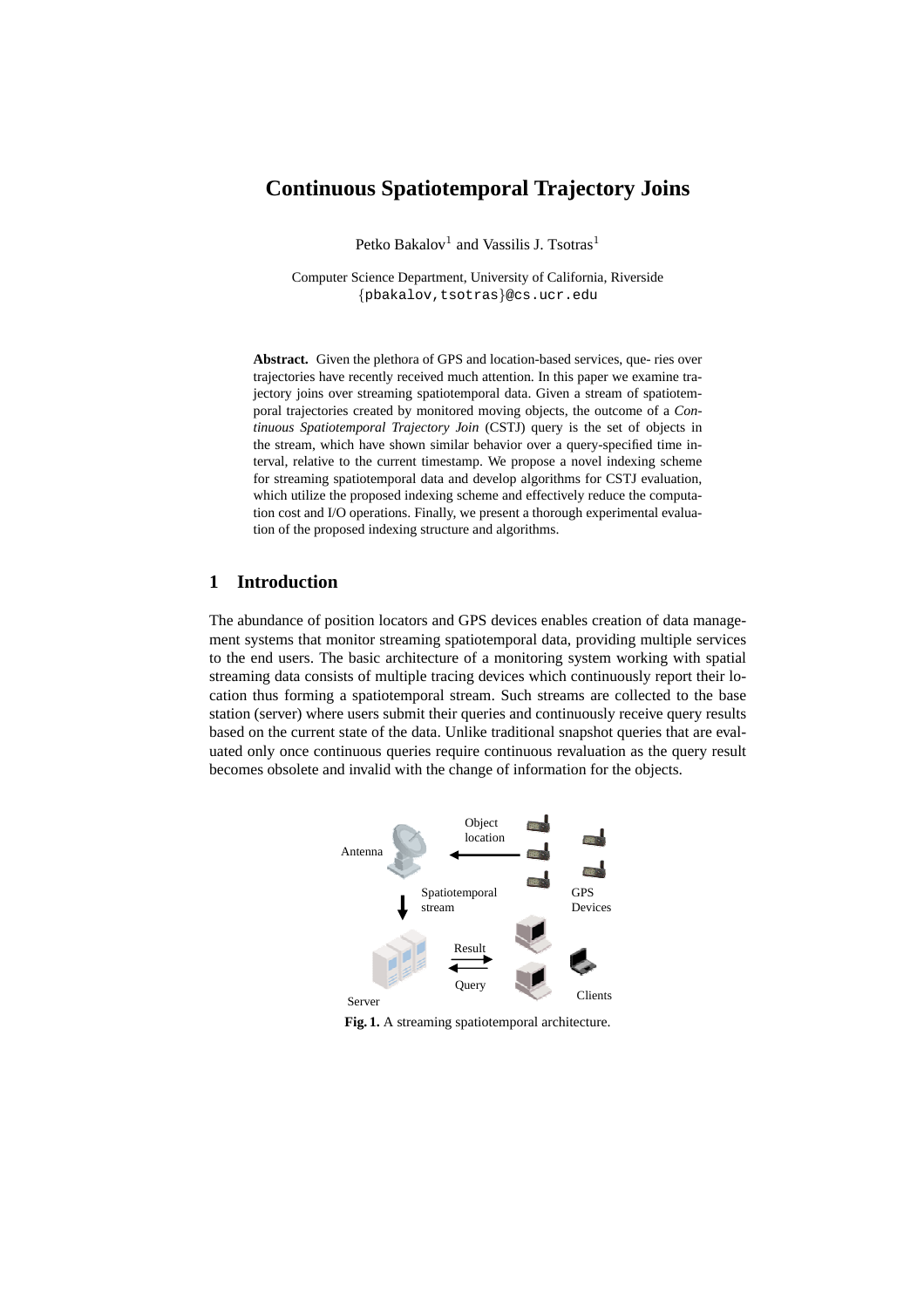Recent research efforts have focused mainly on simple queries (i.e., having just a single spatial Range [7][23] or Nearest Neighbor queries [33] predicate). However in many real life monitoring queries there is need for more complex continuous spatial predicates. For example, users may be interested in discovering pairs of moving objects which follow similar movement pattern for specified period of time. Consider a security system inside a building which is tracing person movement. The security officer may want to continuously check for any security violations or suspicious activities over the stream of spatiotemporal data coming from the sensors inside the building. One suspicious activity for example can be "Identify the pairs of (security officers,visitors) that have followed each other in the last 10 minutes." since it can be sign for someone trying to study the security personal.

In this paper we address a novel query for streaming data, called a *trajectory join*, i.e., the problem of identifying all pairs of similar trajectories between two datasets. The trajectory similarity is defined by their spatial closeness (expressed in a condition by a spatial threshold  $\epsilon$  around each trajectory) which should last at least for an interval with duration  $\delta t$ . So the trajectory join can be expressed as a complex query predicate involving both the spatial and temporal constraints over the object trajectories. In the definition of the trajectory join problem for a static data set scenario [2][3] the temporal constraint  $\delta t$  is an absolute one (For example "Between 2 a.m and 3 a.m"). The absolute temporal constraints however do not make sense in a continuous environment since the result for them never changes. More useful for continuous queries are the relative time constraints. A relative time constraint uses the current time instance as a reference point. (Example: between 2 and 3 hours ago). As the time passes, the value of the current timestamp changes which makes the relative time constraint slide along the the temporal axis.

Because of the constant reevaluation of the result and the use of relative time constraints instead of absolute ones the extension of the static join solutions in the continuous environment is not efficient. A trivial extension of the existing static algorithms to continuous version can be repetitive execution of the static algorithm every time when the result has to be refreshed. However this is very expensive as the query evaluation starts from the beginning every time when the result has to be refreshed.

The prevailing strategy for efficient continuous query evaluation is the incremental approach [34, 33]. This approach implies that the query processor reuse as much as possible the current result and data structures for future iterations of the evaluation algorithm.

Nevertheless the CSTJ problem differs form all other continuous spatial predicates in that it also involves historical data from the stream.

In order to adopt efficiently the incremental approach for evaluation of the CSTJ queries we need an indexing structure for streaming data, which is able to:

- **–** Answer queries about previous states of the spatiotemporal stream.
- **–** Provide approximation for the object trajectory.
- **–** Support the incremental approach for query evaluation.

To the best of our knowledge there is no indexing schema proposed, which has all these properties. In this paper we propose a novel indexing structure for spatial streams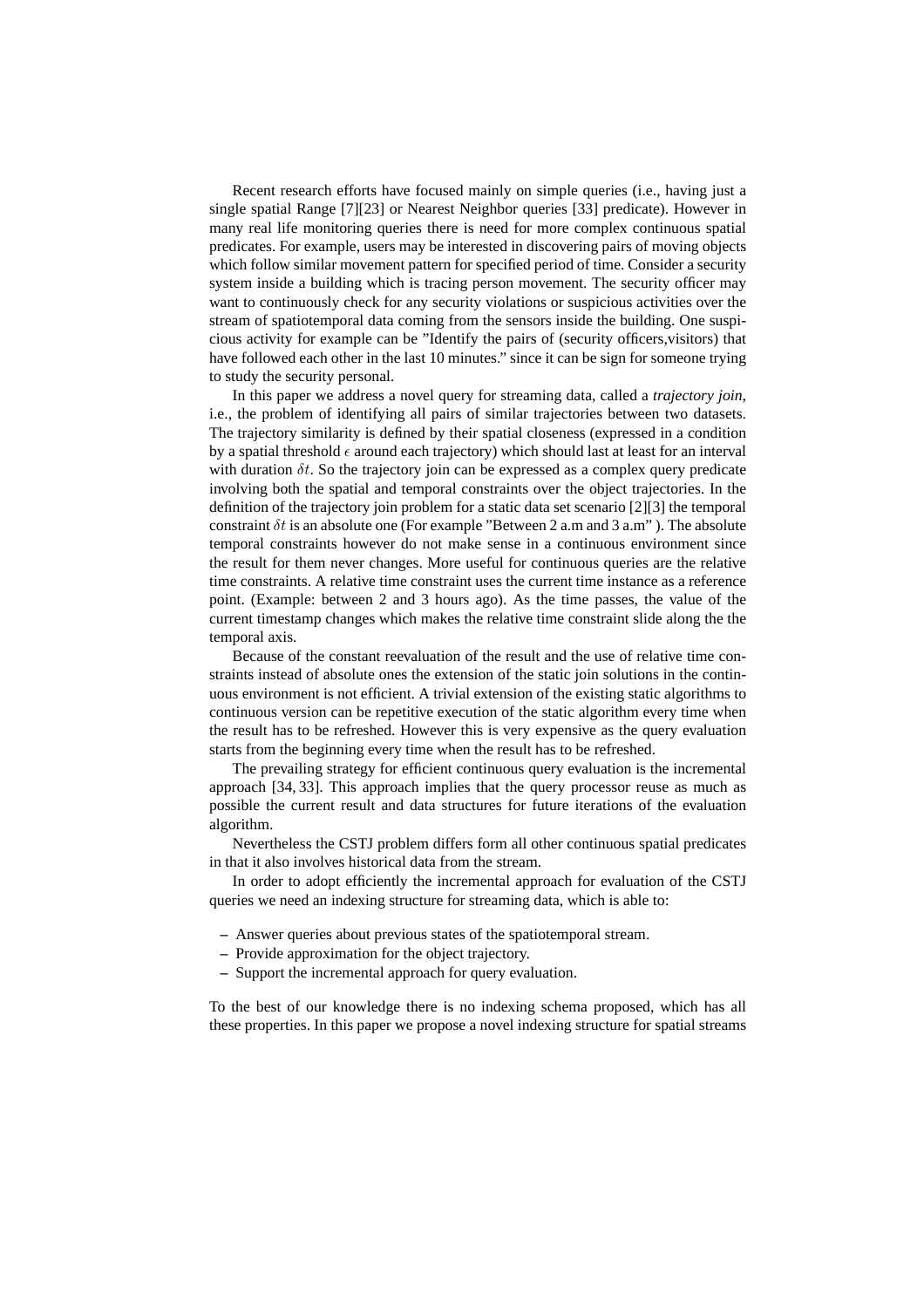which is able to store information about previous states of the spatiotemporal stream and develop algorithms for CSTJ evaluation, which utilize this indexing structure.

### **2 Related Work**

Many join and self-join algorithms have been designed and proposed in the past for different data types and more specifically for spatial data [5] [19] [21] [27] [13] [31] [10] [35] [25] [18] [20] [1] [8]. However, these algorithms are not applicable in the case of spatio-temporal trajectories because they are based on intersections between MBRs while spatiotemporal trajectory join conditions are much more complex with constraints in both the spatial and temporal domain.

Recent work in the area of spatiotemporal streams has led to multiple indexing techniques and processing algorithms. They can be divided generally in three groups.

In [7] [23] [26] [24] the use of a simple grid structure is proposed for indexing the location of the objects inside the spatiotemporal stream. Every single grid cell is associated with a list of the objects currently residing inside it. Clearly such approach is very efficient from a computational point of view since the maintenance of the index structure is straightforward. It can handle very effectively issues like frequent updates, high arrival raters, the infinite nature of the data and so on. However it can be used only for a queries focused on the current state of the stream.

Multiple algorithms have been proposed for answering range predicates with the grid based indexing solutions. Gedik and Liu [7] propose a distributed system for range queries called "mobieyes", and it is assumed that the moving clients can process and store information. The client receive information about the moving range query from the server and notifies the server when it is going to enter or leave this query region. Mokbel et al [23] implements SINA, a scalable shared execution and incremental evaluation system, where the execution of continuous range spatiotemporal queries is abstracted as a spatial join between the set of objects and the set of queries. Continuous evaluation of nearest neighbor queries have also received a lot of attention lately using grid structures [12] [34] [33] [24]. Koudas et al [12] propose DISC a technique for answering  $\epsilon$ -approximate k nearest neighbor queries over a stream of multidimensional data. The returned  $k^{th}$  Nearest neighbor lies at most on distance  $d + \epsilon$  from the query point where d is the distance between the actual  $k^{th}$  Nearest neighbor and the query point. Yu at al.[34] and Xiong at al. [33] propose similar approaches for answering continuous NN queries using different distances for pruning. Finally Mouratidis et al. [24] introduced conceptual partitioning which archives a better performance than the previous approaches by handling updates from objects which fall in vicinity of the query.

The second group of indexing methods uses different tree-like structures. There are structures based on B+-trees  $[17]$   $[11]$ , R trees  $[14]$   $[15]$  and TPR-trees  $[32]$   $[16]$ [29] [30]. The main objective is to improve the update performance of the indexing structure since it is the most frequent operation in streaming environment. In [14] the reduction of the update cost is done trough avoiding the updates for objects that do not move outside of their MBRs. Later in [15] this technique is generalized trough a bottom - up update strategy which uses different levels of reorganization during the updates and in this way avoids the expensive top-down updates. The minimization of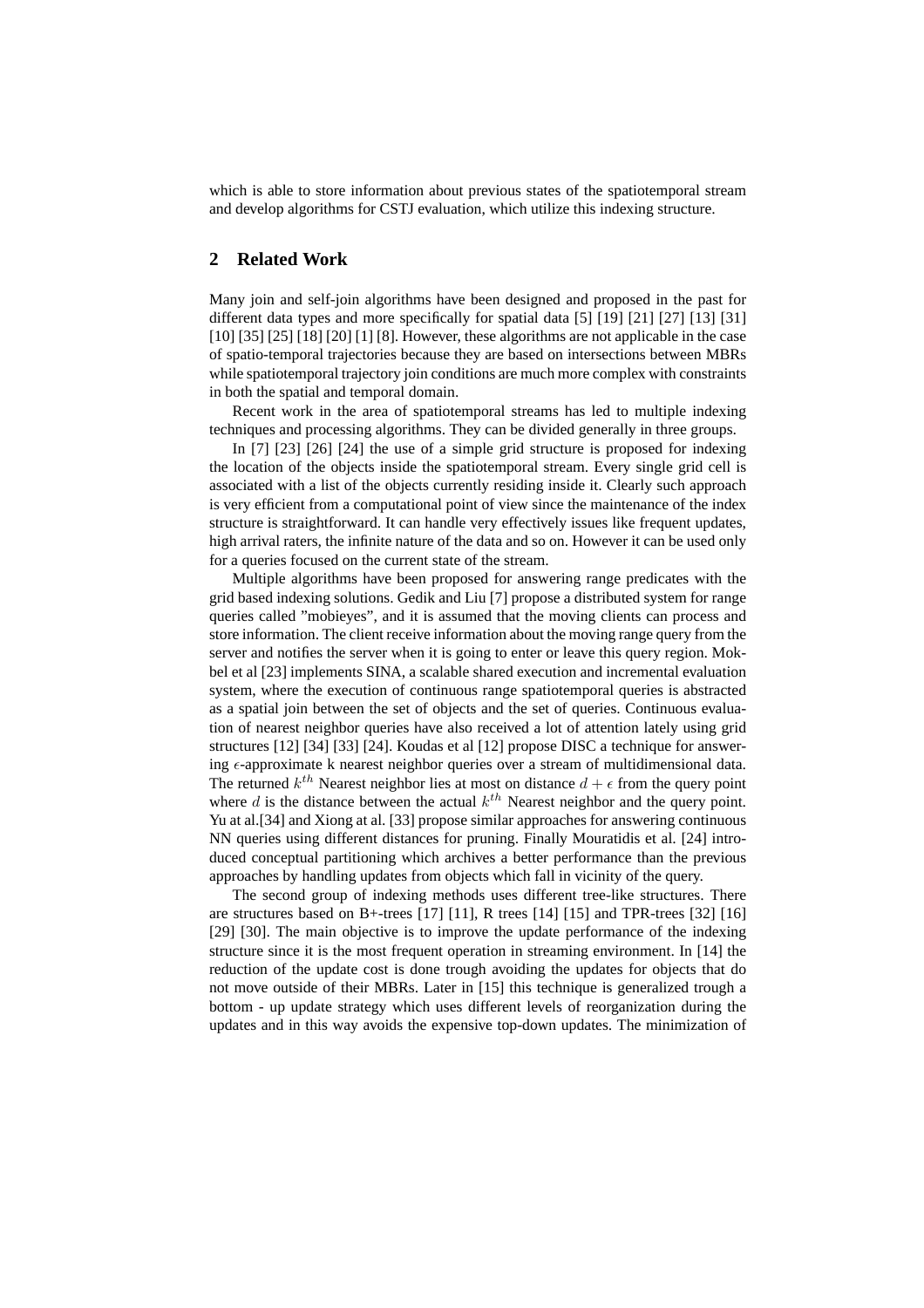the update time in [17] [11] is achieved trough the use of  $B+$  trees, which have better update characteristics, instead of traditional multidimensional index structures like Rtree [9] [4]. This is achieved trough linearization of the representation of the moving objects locations using space filing curves like the Peano [6] or Z curve.

The last group [28, 22] of query evaluation methods for streams tries to avoid the expensive maintenance of index structures over the data. These methods are based on the notion of "safe" regions, created around the data [28] or uncertainty regions around the query [22]. If the object doesn't leave its safe region no further processing is required. And the reverse - in [22] objects are considered only if they fall inside the query region or its uncertainty regions.

All these indexing structures, discussed so far, try to improve the performance by minimizing the update rate. To the best of our knowledge there has not been any approach to improve the index performance from point of view of the query evaluation strategy. Later in this paper we propose a novel indexing structure which has fast object update rate and is oriented towards the incremental evaluation (i.e. an approach that reuses the result from the previous step).

## **3 Problem Definition**

Consider a system that continuously monitors the locations of a set of moving objects. Location updates arrive as a stream of tuples  $S = \langle u_1, u_2, \ldots, u_l, \ldots \rangle$  where  $u_i =$  $\langle o_i, l_i, t_i \rangle$ , and  $o_i$  is the object issuing the update while  $l_i$  is the new location of the object on the plane and  $t_i$  is the current time stamp.  $l_i \in \mathbb{R}^d, o_i \in \mathbb{N}$  (for simplicity we can assume a two dimensional plane).

**Trajectory**  $T(o_i)$  of an object  $o_i$  in a stream S is a sequence of pairs  $\{\langle l_1, t_1 \rangle, \ldots, \rangle\}$  $\langle l_n, t_n \rangle$ , where  $l_i \in \mathbb{R}^d, t_i \in \mathbb{N}$ . Let  $t_{now}$  denote the ever increasing current time instant ( $t_{now} \in \mathbb{N}$ ). The definition of the CSTJ query follows:

Given trajectory sets  $r$  and  $s$ , the CSTJ query continuously returns all trajectory pairs  $\langle T(o_{ri}), T(o_{si})\rangle$  which have been spatially close (within threshold  $\epsilon$ ) for some time period  $\delta t$  ending at the current timestamp (i.e. the temporal constraint uses as a reference point the current timestamp). An example of such a relative time constraint is the restriction "in the last 30 minutes". In contrast, absolute time constraints (e.g. "between 2:30pm and 3:40pm" ) produce a query result that is static and does not change with time. In a continuous query environment, as the current time proceeds some objects will expire from the observed period while others will be introduced, thus continuously changing the join result.

**Continuous Spatiotemporal Trajectory Join** Given two sets of moving objects  $o_r$ and  $o_s$ , a spatial threshold  $\epsilon$  and a (relative) time period  $\delta t$  ( $\delta t \in \mathbb{N}$ ), the CSTJ returns continuously the set of pairs  $\langle o_{ri}, o_{sj} \rangle$  such that for every time instance  $t_i$  between  $t_{now}$ and  $t_{now} - \delta t$  the spatial distance between the trajectories  $T(o_{ri})$  and  $T(o_{sj})$  is less than the threshold  $\epsilon$ .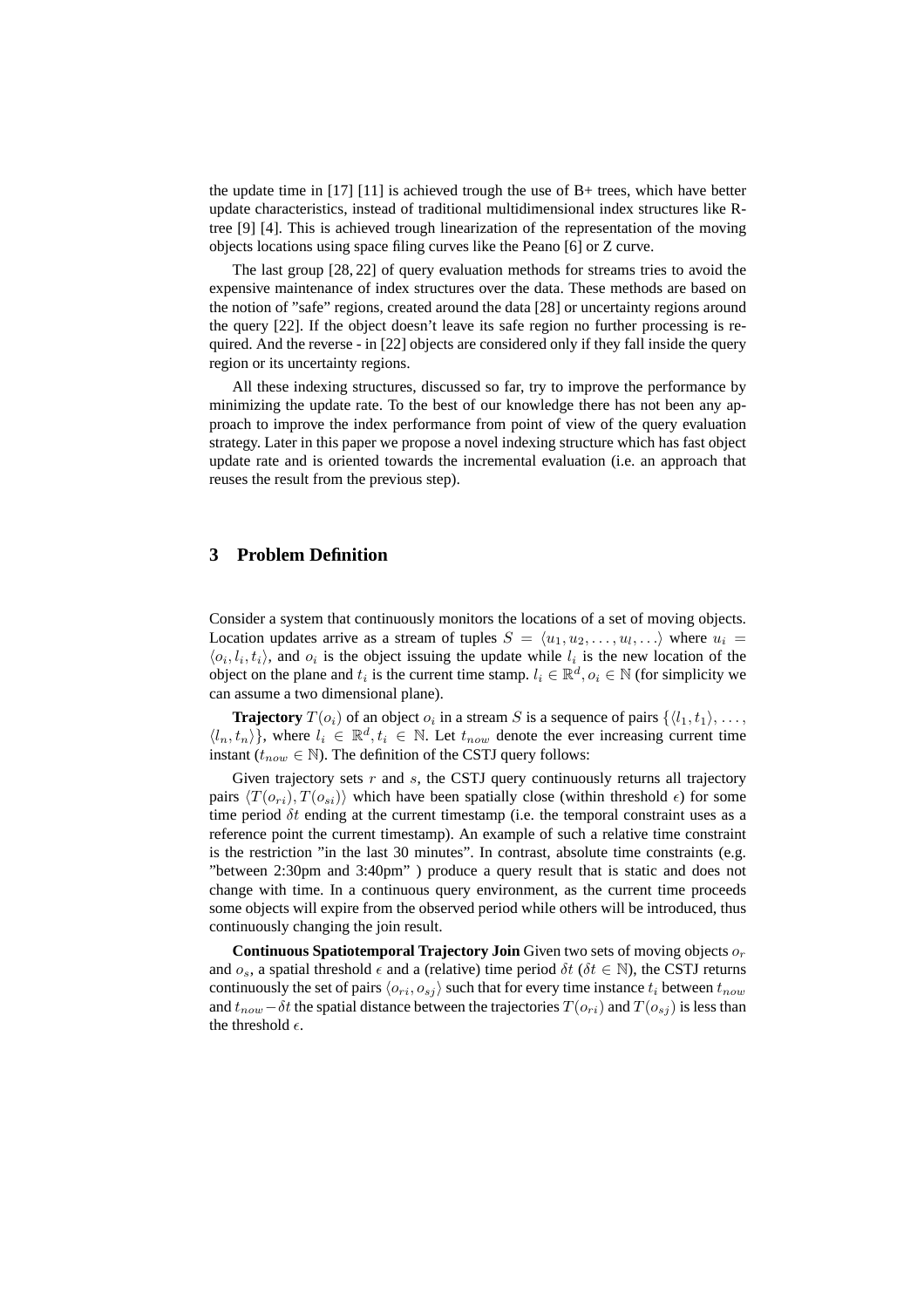## **4 Evaluation Framework**

The basic idea behind the evaluation algorithms for the static version of the problem [2][3] is to find a way to prune as many trajectory pair similarity evaluations as possible. There are two major elements needed for the efficient evaluation of a trajectory join, namely:

- **–** First we need a compact object trajectory approximation. This requirement is necessary to make the index structure which stores the trajectory approximations small and thus fit into the main memory for efficient access. It is assumed that the raw spatiotemporal stream data is too large to be kept in the main memory and has to be stored on a secondary storage devices. We further assume that the raw trajectory data is stored in lists of data pages per trajectory where each data page has a pointer to the next one in the list.
- **–** Second, we require an easy to compute lower bound distance function between the trajectory approximations.

Using trajectory approximations and lower bound distance functions we can prune a large number of the pairs from the Cartesian product between the object trajectory sets  $T(\rho_r)$  and  $T(\rho_s)$ . Because we work with trajectory approximations instead of the actual (full) trajectory data a verification step is also needed, where the pairs of trajectories, not pruned away by the distance function are then verified to satisfy the join criteria using their actual trajectory data. The lower bound distance function defined in this paper guarantees that we may have only "false positives" in the verification step (i.e., some trajectory pairs not pruned away by the lower bound distance may still not satisfy the join criteria) but no "false negatives" (i.e., no join result is missed). To remove these false positives in the final result we need the extra verification step which access the raw trajectory data on the secondary storage device and verifies for each pair that it indeed satisfies the join criteria. Hence the total cost of a single evaluation iteration will comprise of two parts:

- **–** The cost of computing the lower-bounding distances.
- **–** The cost of executing the verification step.

For the continuous version of the problem there are also additional requirements. The trajectory approximation should be easy to compute and maintain. This requirement is needed since the approximation is created on the fly as the streaming data enters the server. For example the static approximation discussed in [2] [3] does not satisfy this condition because it makes very expensive aggregations over the raw trajectory data in both the temporal and spatial domains. Moreover the lower bound distance function should be defined in such way that allows the application of the incremental approach. This means that it should be possible to reuse the results from one iteration to another.

### **4.1 Trajectory Approximation and Indexing**

To produce the trajectory approximation with the required properties we decided to use of a uniform spatial grid to discretize the spatial domain. Each object location  $l_i$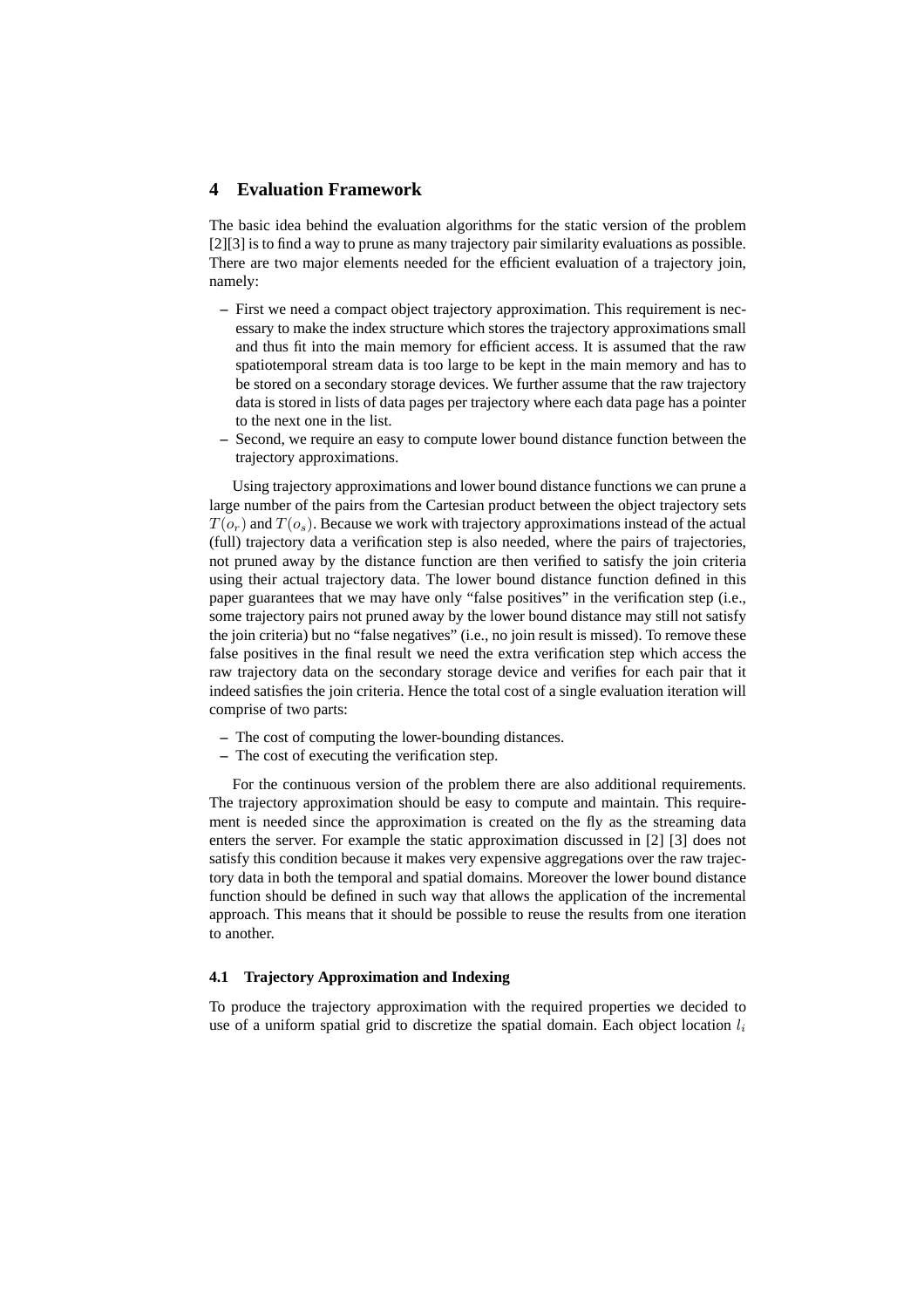in the stream can be approximated with the grid cell in the boundaries of which it is. Example of a one dimensional trajectory is shown on figure 2. The trajectory shown can be approximated as a sequence of grid cell numbers 1112222333. We can write this approximation in more a compact form  $< 1, 3 > < 2, 7 > < 3, 10 >$  by compressing the consecutive object location approximations in the same grid cell  $\bar{x}_i$ . They are replaced by record  $\langle \bar{x}_i, t_j \rangle$  where  $t_i$  is the last time instant in the list of consecutive object location approximations for grid cell  $\bar{x}_i$ . For example the trajectory on figure 2 has three consecutive location/time instances  $u_i = \langle o_i, l_i, t_i \rangle$  all of them in the grid cell 1. These are time instances 1, 2 ad 3. Instead of having a sequence 111 in the approximation we put a record with the grid cell number and the last time instance in the sequence  $<$  1, 3 >. More formally a trajectory approximation can be defined as:

**Trajectory approximation** Given trajectory  $T(o_i) = \{ \langle l_1, t_1 \rangle, \ldots \langle l_n, t_n \rangle \}$ of length n, a trajectory approximation is a sequence  $\overline{T}(o_i) = \{ \langle \overline{x}_1, \overline{t}_1 \rangle, \ldots, \langle \overline{x}_n \rangle \}$  $\{\bar{x}_m,\bar{t}_m>\}\$  where the spatial values contained inside each time frame  $(t_{i-1};t_i)$  are approximated with the grid cell number  $\bar{x}_i$  and  $1 \leq m \leq n$ 

Note that this approximation scheme is different from the scheme proposed for the static version of the join problem [2][3], since it approximates the trajectory data only in the spatial domain. We thus avoid the costly approximation along the temporal axis which can be too expensive for the continuous environment.

We proceed with the description of the indexing structure. We propose the creation of a 2-dimensional index space where both dimensions are temporal ("from" and "to" axes) On the "from" temporal axis we plot the time when the object enters a given cell while the "to" temporal axis depicts the time when the object leaves the grid cell. Between these two timestamps the object does not move outside the boundaries of the grid cell. For every record  $\langle \bar{x}_i, \bar{t}_i \rangle$  in the trajectory approximation we place a two dimensional point  $I_i$  in the indexing space. We refer to these points as indexing points. A more formal definition of an index point is:

**Index point** is a tuple  $I_i = \langle o_i, \bar{g}, t_f, t_t, p \rangle$ , where  $o_i$  is the moving object,  $\bar{g}$  is a grid cell number such that  $\cap(\bar{g}, T_{o_i}) = true$  for  $\forall t \in (t_f, \dots t_t)$  and p is a pointer to pages on the disk containing the raw trajectory data for time period  $(t_f; t_t)$ .

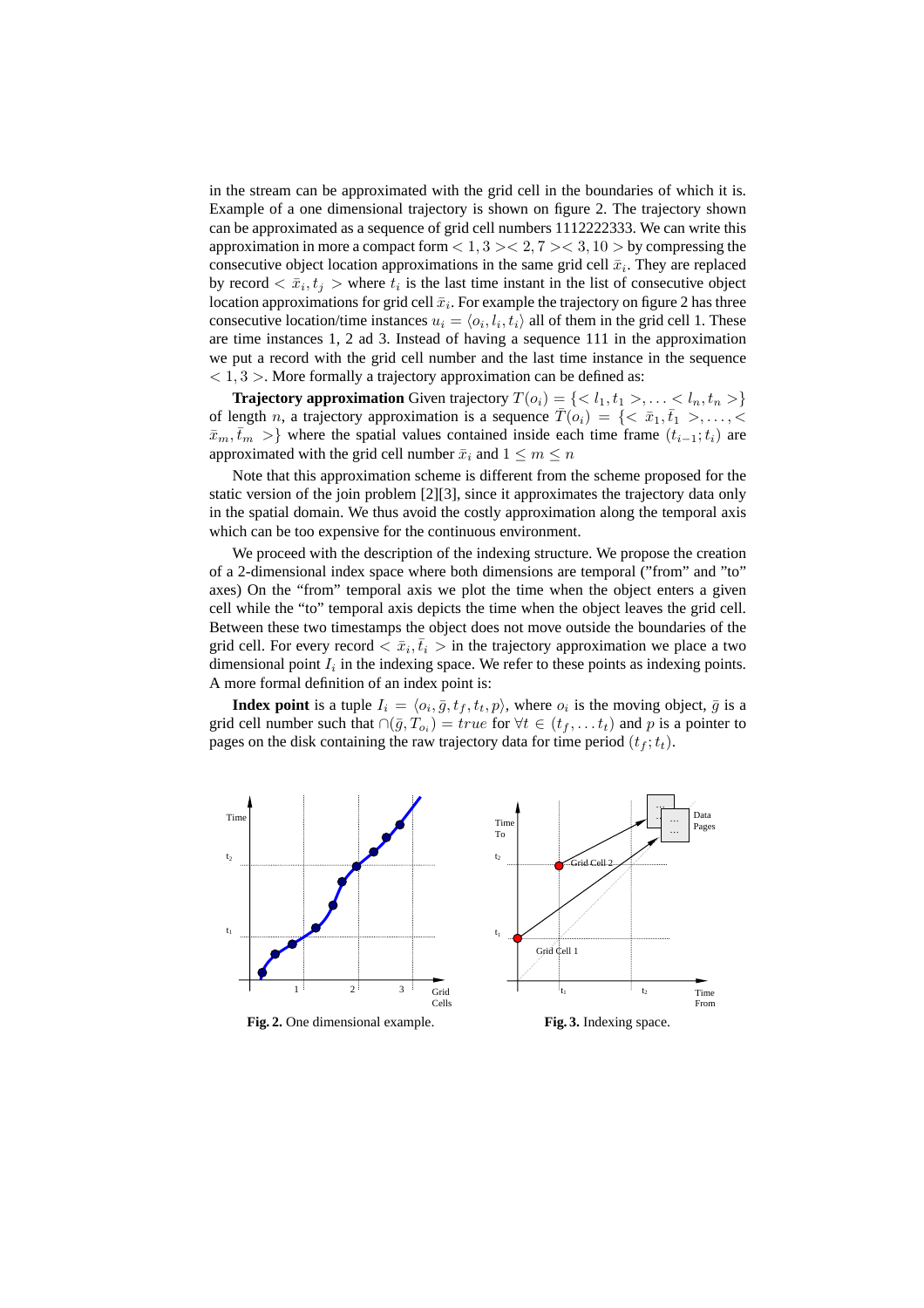For illustration consider the trajectory shown in figure 2. The object stays inside grid cell 1 between time instances 0 and  $t_1$  and has 3 location/time instances  $u_i = \langle o_i, l_i, t_i \rangle$ inside this grid cell then it moves to grid cell 2 and stays there between time instances  $t_1$ and  $t_2$ . Finally it moves inside grid cell 3. Figure 3 depicts the corresponding indexing space for this example. The object movement is approximated with two *index* points in the indexing space. Both of them show the time period for which the object was inside a given grid cell. For example index point 1 in this 2-dimensional space shows that the moving object was in grid cell 1 in the time interval  $(0; t_1)$ . Respectively object point 2 shows that moving object was in grid cell 2 in the time interval  $(t_1; t_2)$  and so on. A trivial observation is the fact that all index points  $I_i$  will be placed above the dashed line on figure 3 which bisects the angle between the two temporal axes (that is because the timestamp when an object leaves an grid cell is bigger than the timestamp when the object enters a grid cell e.g.  $\forall I_i; I_i.t_f < I_i.t_t$ ).

With the above approximation, an object trajectory is transformed to a set of index points in the 2 dimensional indexing space. Inside each index point we keep a pointer to the data page on the secondary level storage which stores the raw trajectory data approximated with this indexing point  $I_i$ . For example for index point 1 we keep a pointer to the data page on the disk which has the raw data for time instances 1, 2 and 3. These pointers are used in the verification step when we have to check if the objects indeed satisfy the join criteria using the raw data. Instead of accessing all records for the given trajectory we access only those data pages which have the data for the period of interest. To make the access to the indexing space more efficient we can now use variety of tree-like spatial indexes (R tree or kdb tree) build over all index points in the indexing space.

There are two major advantages of the proposed indexing structure over simple solutions like keeping a trajectory tail for the last  $\delta t$  time instances. First the size of this index is expected to be smaller than the size of an in memory data structure, which holds the fresh trajectory tail. This is because in the proposed index we keep information only for the moments when an object changes its location grid cell instead of keeping all location/timestamp pairs for a period  $\delta t$ . The second advantage is that by issuing a range query inside the index space we can efficiently locate all moving objects which change their location grid cell for the specified time period without accessing all trajectory tails (This will be discussed in detail in section 5).

As time passes, more and more index points will be added to the indexing space. The tree structure built over this space will grow and it performance will eventually deteriorate. Moreover we would like to keep the indexing space and the tree structure over it small enough to fit in main memory for fast access. Possible solution to this problem is to delete all index points  $I_i$  from the index space which are too "old". A data older than the time period  $\delta t$  cannot participate as a result so we can safely prune these regions of the indexing space. For example if the time period is  $\delta t = 2$  hours then there is no need to keep data older than 2 hours in the structure. The index points, which we can safely remove from the index structure, will be in the shaded region, shown on figure 4.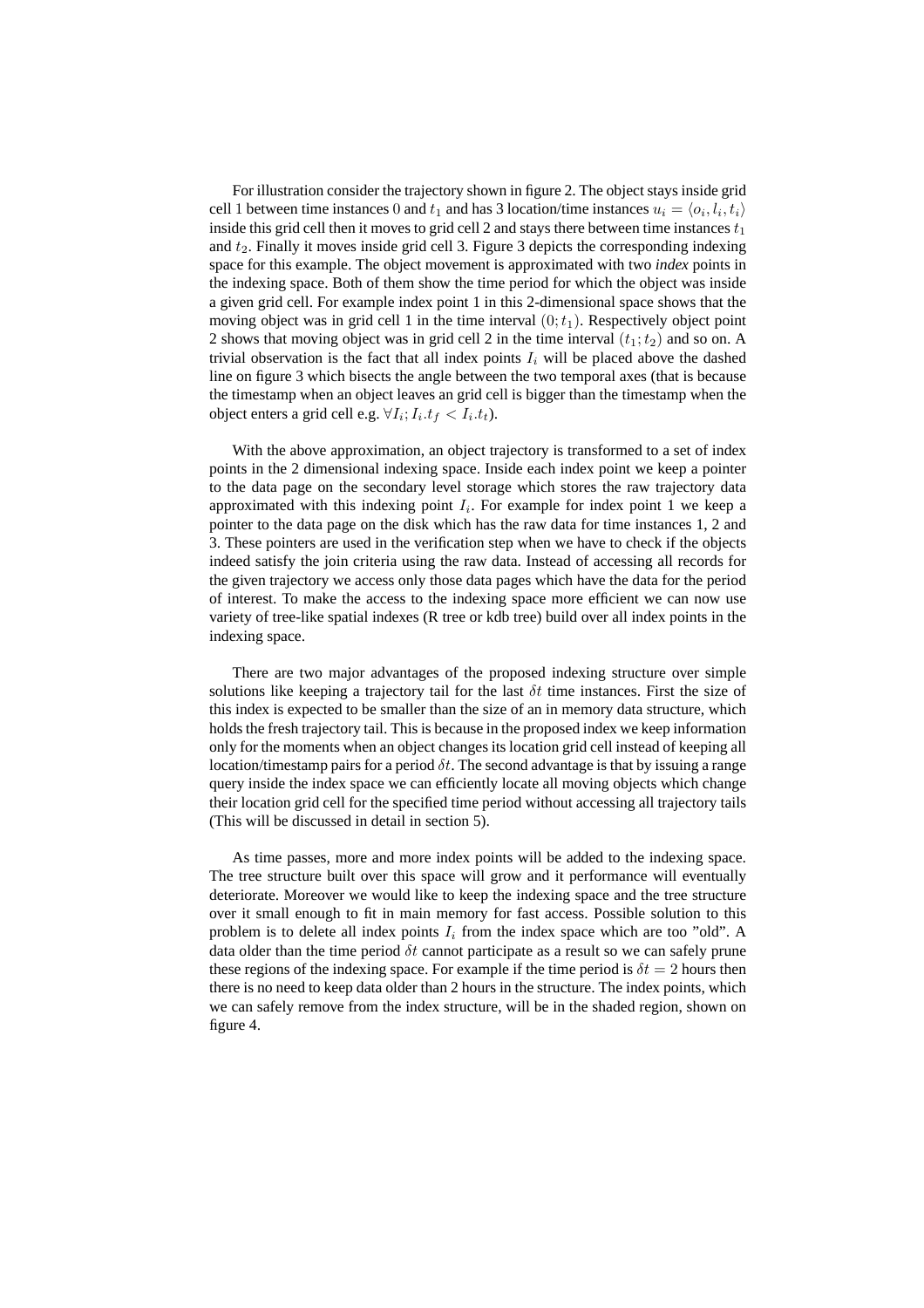

#### **4.2 Lower bound distance function**

Having defined the trajectory approximation we need an appropriate lower bound distance function between the approximated trajectories. Given that the minimal distance between two grid cells is a lower bound of the actual distance between the object locations ( $d(\bar{x}_i, \bar{x}_j) \leq d(l_i, l_j)$ ), as it is shown on figure 5, we can define a lower bound function between the trajectory approximations using the minimal Euclidean distance between the grid cells, i.e.:

$$
\bar{\mathcal{D}}_{\delta t,t_i}(\bar{T}(o_{ri}), \bar{T}(o_{si})) = \sqrt{\sum_{i \in (t_i; t_i - \delta t)} d(\bar{r}_i, \bar{s}_i)^2}
$$

## **5 Query evaluation**

We now proceed with the CSTJ evaluation algorithm which assumes a spatiotemporal stream of moving objects approximated in an index structure built as described in section 4.1. There are two major processes in a continuous query evaluation framework that are working in parallel. The first process is keeping the indexed space consistent with the spatiotemporal stream. The second process is responsible for the continuous reevaluation of the CSTJ queries in the system. During its lifetime, a CSTJ query goes through two phases, namely:

- **–** Phase 1. Initial formation of the query result.
- **–** Phase 2. Continuous query reevaluation.

During the first phase the CSTJ query is introduced into the system and the initial result is computed from scratch. Once the initial result of the query is formed, the evaluation of the continuous query moves to the second phase where the query stays in till it is taken out of the system. In this phase the query is reevaluated regularly and the results from the reevaluations are constantly send to the end users. In the remaining of this section we look at each phase in detail.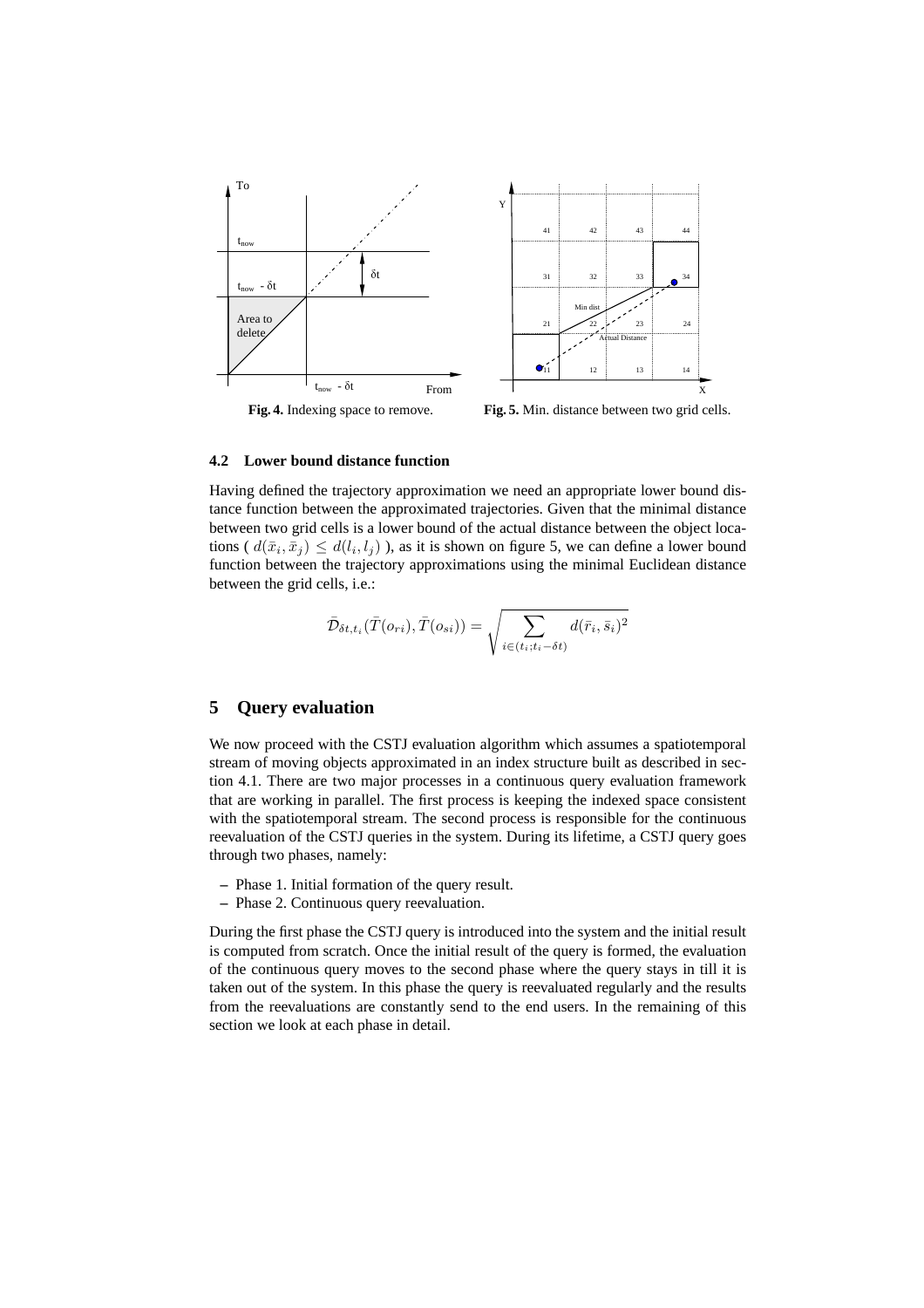#### **5.1 Initial formation of the query result**

When the query is first introduced into the system, the result has to be computed from scratch. For this phase we modify the "multiple-origin" static join algorithm discussed in [3] to be used with the described indexing scheme. In particular we need to find all pairs of trajectories in the time period  $(t_n - \delta t; t_n)$  where the corresponding grid cells for every time instance are not further apart than the threshold  $\epsilon$ , i.e.  $d(\bar{r}_i, \bar{s}_i) \leq \epsilon$ , for  $i \in (t_n - \delta t; t_n).$ 

Each trajectory approximation of length  $\delta t$  can be viewed as a  $\delta t$ -dimensional point in a transformed  $\delta t$ -dimensional space. Using distance function  $\bar{\mathcal{D}}_{\delta t}$  defined over the trajectory approximations we can define an ordering of the points in  $\delta t$ -dimensional space by sorting them according to their distances from some set of origins  $\overline{O_i}$ .

An origin  $\overline{O}_i$  is an approximated trajectory with length  $\delta t$  and can be selected arbitrarily. We assign to every trajectory approximation  $\overline{T}(o_i)$  a set of q scores  $(w_1, \ldots,$  $w_j, \ldots w_q$ ), where each score  $w_j$  is simply the distance  $\mathcal{D}_{\delta t}(\bar{O}_j, \bar{T}(o_i))$ , between the trajectory approximation  $\bar{T}(o_i)$  and origin  $\bar{O}_j$ . Approximations with different distances from a given single origin  $\overline{O}_j$  are considered to be dissimilar. The reverse however is not true: we can have approximations with the same distance from origin  $\overline{O}_j$  which are still not spatially close. To reduce the probability of this happening we thus use multiple origins. The verification step however is still needed.

To compute the object scores  $(w_1, \ldots, w_j, \ldots, w_q)$  we use the index space maintained over the spatiotemporal stream. We locate the portions of the trajectory approximations which belong to the time interval  $(t_n - \delta t; t_n)$  by issuing spatial queries in this index space. Given a grid cell and a time interval  $(t_f; t_t)$  we can partition the space in four regions, as shown in figure 6.



Region 2 contains index points for all these objects which were inside the given grid cell before the beginning of the interval  $t_f$  and which moved to another grid cell at some point during the interval  $(t_f; t_t)$ . Region 1 contains the objects which moved inside the given grid cell at some point during the interval  $(t_f; t_t)$  and stayed there until the end of the time interval. Region 3 contains objects which were inside the given grid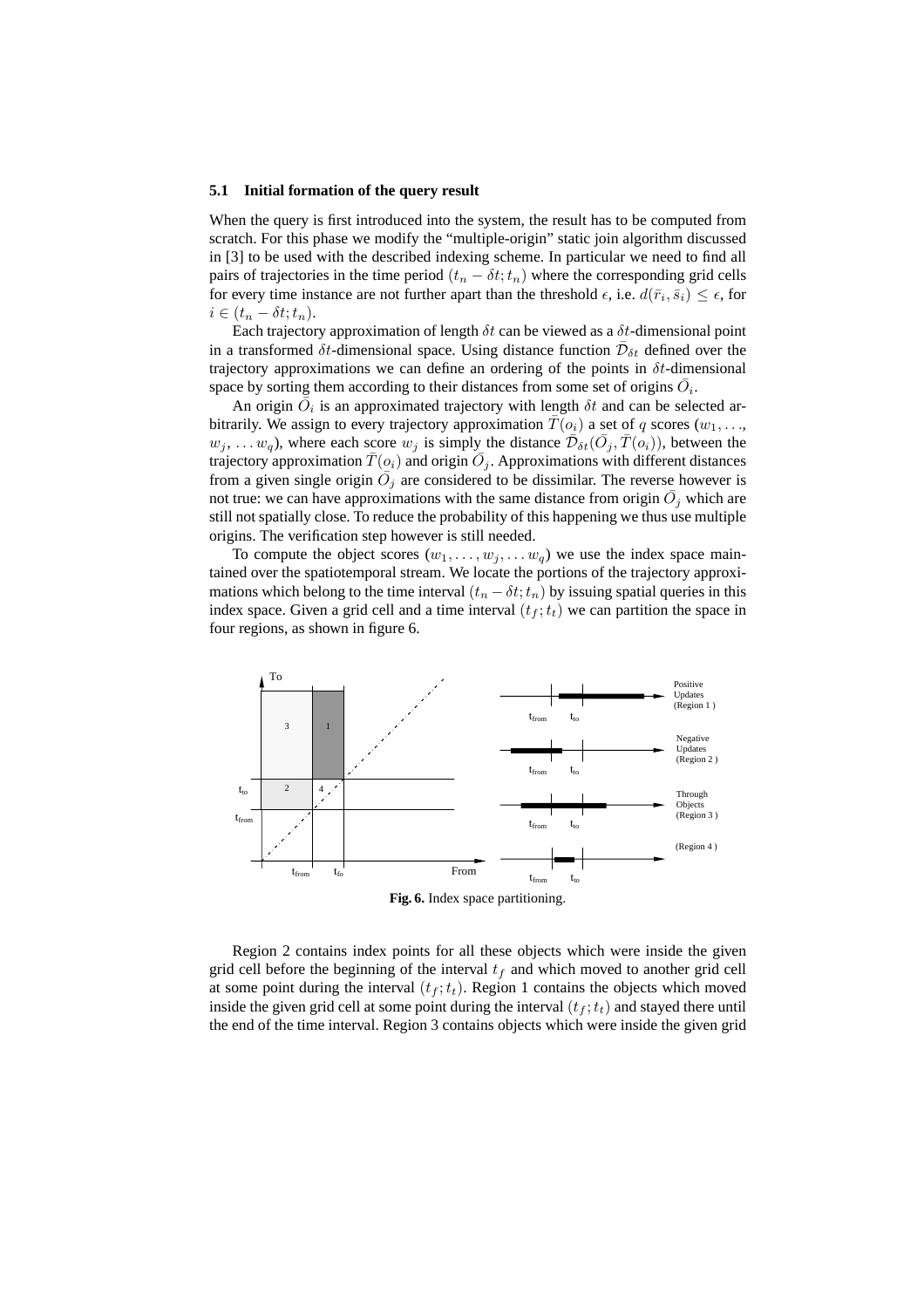cell all the time during the interval  $(t_f; t_t)$  and region 4 contains objects which moved in and then moved out of the grid cell during the time interval. In regions 1, 2 and 3 for any time period we can have at most one index point  $I_i$  per object (for example, having two indexing points in region 3 would mean that the object was at the same time in two different grid cells during the specified period which is a contradiction).

Using spatial queries to locate the index points in these partitions of the index space for time interval  $(t_n - \delta t, t_n)$  we can compute the trajectory scores by first computing the squared sum of distances between trajectory approximations and origin  $\overline{O}_j$ : Let  $\overline{I_1}$ be the set of indexing points for object  $o_i$  in region 1,  $I_2$  the set of indexing points in region 2 and so on. The squared sum of distances between trajectory approximation  $\overline{T}(o_i)$  and origin  $\overline{O}_j$  will be:

$$
\sigma_{t_i,\bar{O}_j}(o_i) = \sum \begin{cases} (I.t_t - (t_i - \delta t))d(I.\bar{g},\bar{O}_j)^2 \text{ for } I \in I_1; \\ (t_i - I.t_f)d(I.\bar{g},\bar{O}_j)^2 \text{ for } I \in I_2; \\ (\delta t)d(I.\bar{g},\bar{O}_j)^2 \text{ for } I \in I_3; \\ (I.t_t - I.t_f)d(I.\bar{g},\bar{O}_j)^2 \text{ for } I \in I_4. \end{cases}
$$

$$
w_j(o_i) = \bar{\mathcal{D}}_{\delta t, t_n}(\bar{T}(o_i),\bar{O}_j) = \sqrt{\sigma_{t_n,\bar{O}_j}(o_i)}
$$

Since the lower bound distance  $\bar{\mathcal{D}}$  is a metric, if two trajectory approximations have Since the lower bound distance  $D$  is a metric, if two trajectory approximations have at least one  $w_j$  score larger than  $\sqrt{\epsilon^2 \delta t}$ , then there exists at least one time instance  $t_i$  in which the corresponding grid cells from the approximations are farther apart than the threshold  $\epsilon$ . The distance between the grid cells is a lower bound between the actual position of the objects so the corresponding objects do not satisfy the join criteria.

To locate candidate join pairs we sort the trajectory approximations  $T(o_i)$  using the q scores, in order of  $w_1, w_2, \dots$ , etc. That is, if there is a group of trajectory subsequences having the same value of  $w_1$ , they are further sorted on their  $w_2$  score and so on.

Having the trajectory approximation scores  $w_1, w_2, \dots$ , computed and the approximations sorted, we can locate the pairs for which could possibly join. This is done performed by a sliding window algorithm which passes over the sorted list of approximations. We set the size of the window to  $2\sqrt{\epsilon^2}\delta t$  and place the midpoint of the window on the first approximation from dataset s, say  $\bar{T}(o_{si})$ , in the sorted list. For all approximations  $\bar{T}(o_{ri})$  of dataset r falling inside the window, we compare their scores  $w_1, ..., w_q$  with the corresponding scores of  $\overline{T}(o_{sj})$ . If all of them are within the thresh $w_1, ..., w_q$  with the corresponding scores of  $I(\omega_{sj})$ . It all of them are within the threshold  $\sqrt{\epsilon^2 \delta t}$  we save the pair  $\langle o_{sj}, o_{ri} \rangle$  as possible join candidate. Then, we slide the window and place its midpoint on the next element in dataset s and and so on. At the end we verify the generated candidate pairs loading the raw data from the secondary storage. To reduce the number of I/O we follow the pointers inside the index points to locate the data pages storing information for this time period instead of having a full scan over the the pages storing raw trajectory data.

We illustrate the initial formation of the result with an example. Assume that we have 3 moving objects between time instances 1 and 11. Each object report its location every time instance (see figure 7 - the locations where an object reports its position are marked with a dot). We discretize the space with a grid 3x3 where each grid cell is a square with side 10. The minimal distance between the grid cells is given in table 6.1.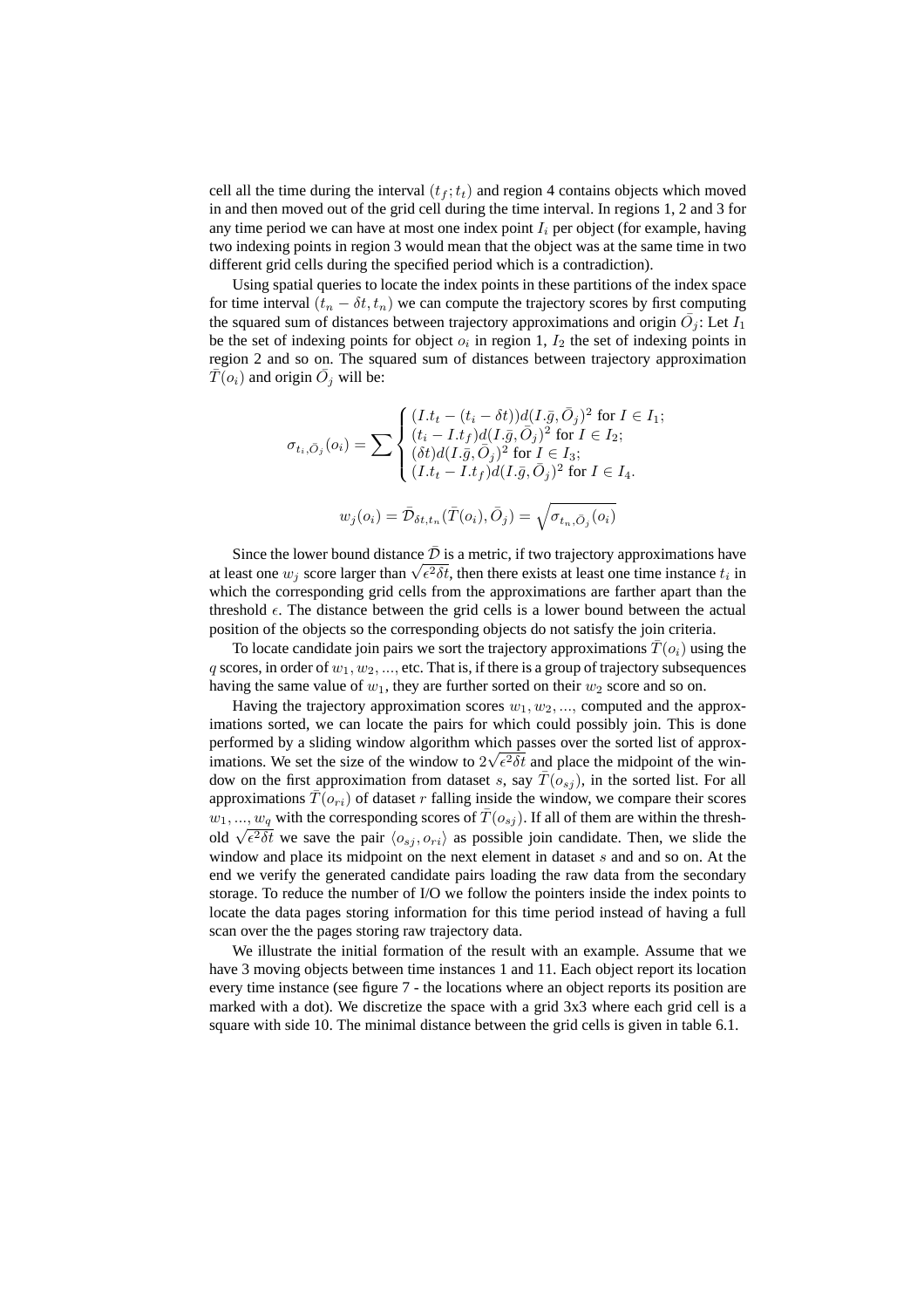**Algorithm 1** CSTJ - Initialization phase

**Input:** Query  $Q = \{o_r, o_s, \delta t, \epsilon\}$  current time instance  $t_i$ **Output:** Set of pairs  $(o_{ri}, o_{sj})$  where  $T(o_{ri})$  and  $T(o_{sj})$  are joined for the last  $\delta t$  time instances 1: Set  $\sigma \leftarrow \emptyset$ ,  $W \leftarrow \emptyset$ ,  $V \leftarrow \emptyset$ ,  $Res \leftarrow \emptyset$ 2: Find Origins( $O_1$ ...  $O_m$ ); 3: ComputeApproximations( $O_1...O_m$ ); 4: CreatePartitions( $t_i - \delta t, t_i$ ); 5: GetIntexPoints $(I_1, I_2, I_3, I_4)$ ; 6: **for** each origin  $O_j$  in  $O_1$  ..  $O_m$  **do** 7: **for** each moving object  $o_r$  in  $o_r \cup o_s$  **do** 8: Compute  $\sigma_{t_i, \bar{O}_j}(I_i.o)$ 9:  $\sigma$ .push( $\sigma_{t_i, \bar{O}_j}(I_i.o)$ ); 10: **for** all  $\sigma_{t_i, \bar{O}_j}(o_i)$  in  $\sigma$  **do** 11:  $W_{i,j} = \sqrt{\sigma_{t_i, \bar{O}_j}(o_i)}$ 12:  $W.\text{sort}()$ 13: **for**  $(i = 1; i = W$ . size;  $i++)$  **do** 14: Entry  $o_x = W[i]$ .objectID 15: **if**  $x \in o_r$  **then**, FindPairsInWindow $(o_x, i, W, V, \epsilon)$ 16: **while** V not empty **do** 17: Entry  $\langle o_{ri}, o_{sj} \rangle = V$ .top 18: **if**  $o_{ri} \in o_r$  and  $o_{sj} \in o_s$  satisfy the criteria **then** 19:  $R.\text{push}(o_{ri}, o_{sj})$ 20: **Return** R

| Grid No | 11       | 12             | 13             | 21 | 22             | 23             | 31 | 32             | 33 |
|---------|----------|----------------|----------------|----|----------------|----------------|----|----------------|----|
| 11      | $\Omega$ | 0              | 10             | 0  | $\overline{0}$ | 10             | 10 | 10             | 14 |
| 12      | $\Omega$ | 0              | 0              | 0  | 0              | 0              | 10 | 10             | 10 |
| 13      | 10       | 0              | $\overline{0}$ | 10 | $\overline{0}$ | 0              | 14 | 10             | 10 |
| 21      | $\theta$ | $\overline{0}$ | 10             | 0  | $\theta$       | 10             | 0  | 0              | 10 |
| 22      | 0        | 0              | 0              | 0  | 0              | 0              | 0  | 0              |    |
| 23      | 10       | 0              | $\theta$       | 10 | 0              | $\overline{0}$ | 10 | 0              |    |
| 31      | 10       | 10             | 14             | 0  | 0              | 10             | 0  | $\overline{0}$ | 10 |
| 32      | 10       | 10             | 10             | 0  | 0              | 0              | 0  | 0              |    |
| 33      | 14       | 10             | 10             | 10 | 0              | 0              | 10 | 0              |    |

The indexing space for this example is shown in figure 8. Next to each index point we have the moving object number  $o_i$  to which it belongs and the grid cell number  $\bar{x}_j$ in format  $\langle o_i, \bar{x}_j \rangle$ . Consider a CSTJ query with spatial threshold  $\epsilon = 3$  and time period  $\delta t = 3$ , that is introduced in the system on time instance 6. Object  $o_1$  and object  $o_3$ belong to the first set s and object  $o_2$  belongs to the second set r. The partitioning for time interval  $(3, 6)$  is shown in figure 8.

We have three indexing points in region 1 (one for each moving object) and three indexing points in region 2. This means that during this time period each object left the grid cell where it was in the beginning of the period and moved into another grid cell. For simplicity we choose a scenario with two origins. Both of them are trajectory approximations with length  $\delta t = 3$ . Again for simplicity we choose the first one to be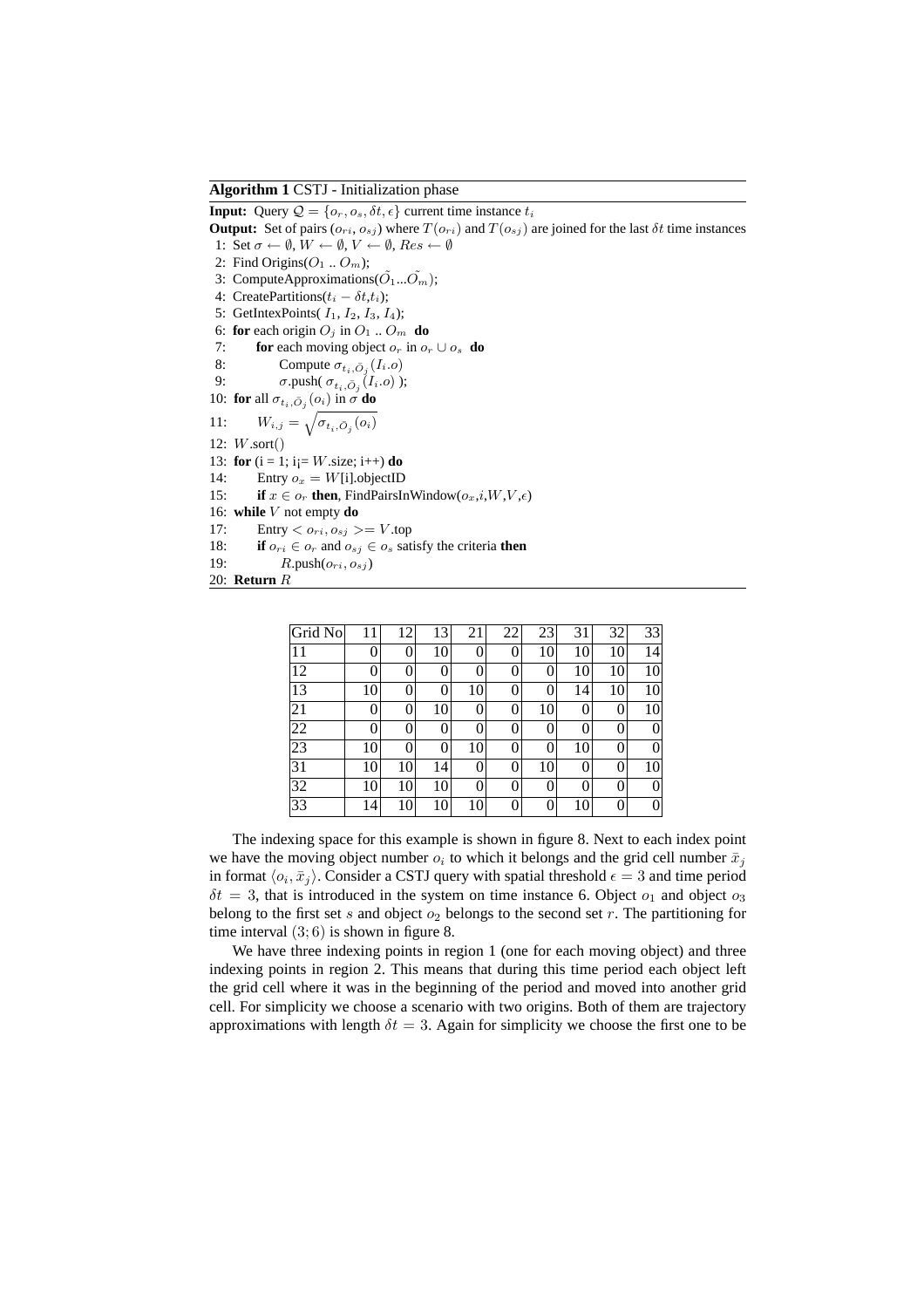**Algorithm 2** FindPairsInWindow

**Input:**  $o_x$ ,*i*,*W*,*V*, $\epsilon$ 1:  $j \leftarrow i$ 1:  $\jmath \leftarrow \iota$ <br>2: **while** *W*[j].scores -  $o_x$ .scores  $\langle \sqrt{\epsilon^2 \delta t} \, \mathbf{d} \mathbf{o} \rangle$ 3: Entry  $o_y = W[i]$ 4: **if**  $o_y \in o_s$  **then**,  $V$  .push $(o_x, o_y)$ 5:  $j -$ 6:  $j \leftarrow i$ **0:**  $\jmath$  ←  $\imath$ <br>7: **while** *W*[j].score - *o*<sub>x</sub>.score <  $\sqrt{\epsilon^2 \delta t}$  **do** 8: Entry  $o_y = W[i]$ 9: **if**  $o_y \in o_s$  **then**,  $V$  .push $(o_x, o_y)$ 10:  $j + +$ 



 $\overline{O}_1 = 33, 33, 33$  and the second one  $\overline{O}_2 = 31, 31, 31$ . We can then compute the scores<br>for the first trajectory  $w_1(o_1) = \sqrt{(4 - (6 - 3))(14)^2 + (6 - 4) * (10)^2} = 19, 89$ <br>and  $w_2(o_1) = \sqrt{(4 - (6 - 3))(10)^2 + (6 - 4) * (10)^2} = 17, 32$ . compute the scores for the other moving objects  $w_1(o_2) = 19, 89, w_2(o_2) = 17, 32,$  $w_1(o_3) = 14, 14$  and  $w_2(o_3) = 0$ .

Objects are sorted and placed on a line and then we use the sliding window algo-Objects are sorted and placed on a line and then we use the sliding window algorithm where the size of the window is  $2\sqrt{\epsilon^2 \delta t} = 2\sqrt{3^2} = 5, 19$  (figure 10). We place the midpoint of the window on the first s element in the sorted list  $o_3$  we check if there are elements from the second set inside the window. Since there are none we place the window over the next s element  $o_1$ . This time there is an element from the set r inside the window -  $o_2$ . Thus we report the pair  $\langle o_1, o_2 \rangle$  as a candidate pair. There are no more elements in the sorted list so we exit the sliding window algorithm. At the end of the initial evaluation phase we check every candidate pair  $(\langle o_1, o_2 \rangle)$  in our example) if it indeed satisfies the query criteria.

### **5.2 Continuous Query Reevaluation**

Once the initial result is formed the evaluation of the query moves to its second phase where the query stays active until it is removed from the monitoring system. In this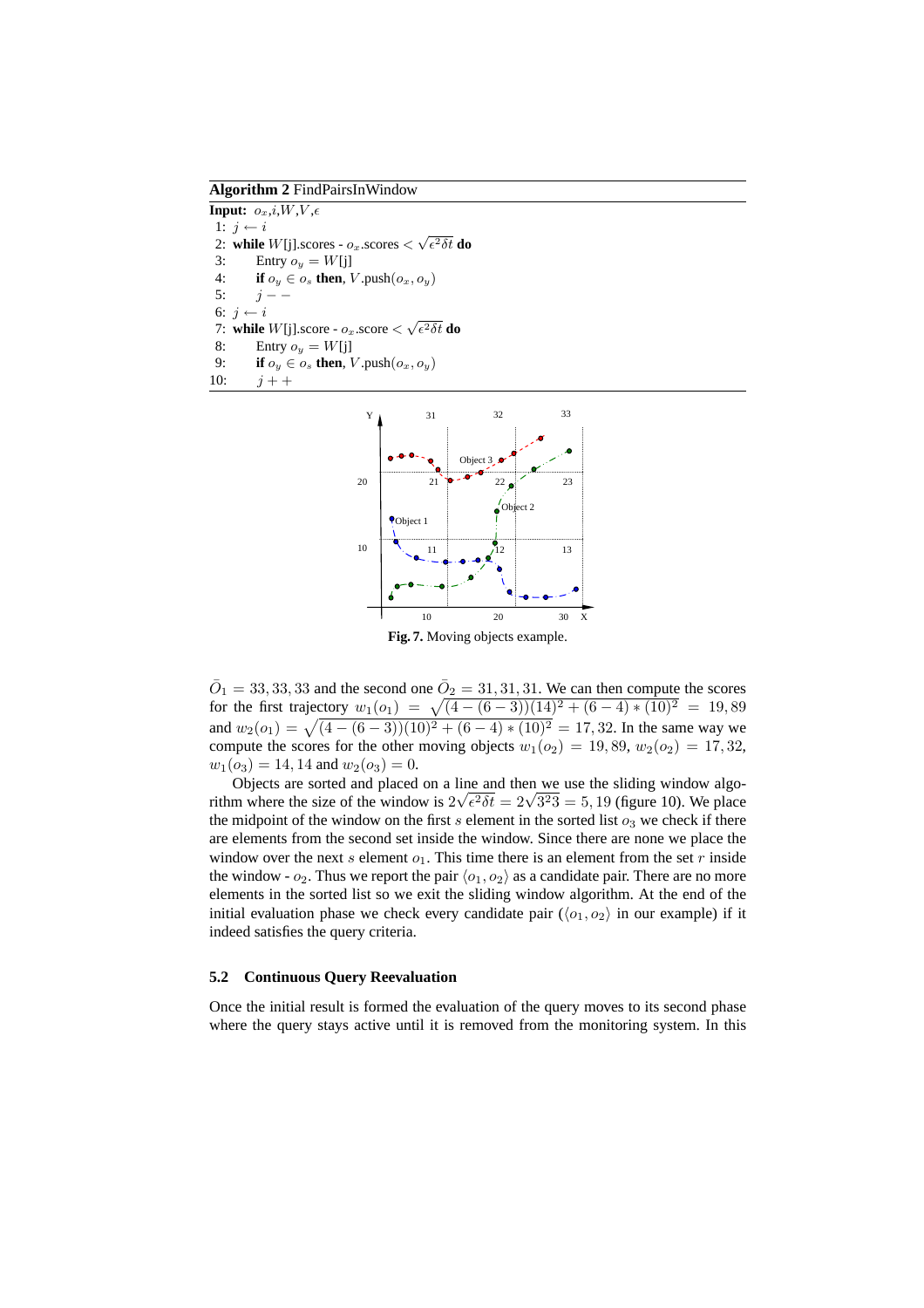



**Fig. 10.** Sliding window algorithm.

phase we constantly reevaluate the query result and modify it according to the current state of the stream S. To minimize the reevaluation cost we keep the intermediate results produced in every iteration and apply to them the changes which have occurred in the stream. We keep the first  $T(o_i)$ .  $\overline{f}$  and the last grid cell  $T(o_i)$ .  $\overline{l}$  from the trajectory approximations computed in the previous step along with the sum of the squared distances to the origins  $\sigma_{t_i, \bar{O}_j}(o_i)$ .

Assume that the last query reevaluation was at time instance  $t_p$  and the current timestamp is  $t_n$ . Using the partitioning in the index space shown on figure 3 we can compute the grid cells which form the trajectory approximation for the time period  $(t_p - \delta t; t_n - \delta t)$  and those who form the approximation for  $(t_p; t_n)$ . These portions in the trajectory approximation sustain the difference between the approximations at time instances  $t_p$  and  $t_n$ . To do so we issue two spatial queries for regions 1, 2 and 4, using time interval  $(t_p - \delta t; t_n - \delta t)$  and also time interval  $(t_p; t_n)$  to create the partitioning in the index space as it is shown on figure 6. We are focused on these 3 partitions because they contain information about changes in object location during these periods. If there is no change in a location for the period  $(t_p - \delta t; t_n - \delta t)$  (e.g there are no indexing points for this object in regions 1,2 and 4 in the partitioning for this time interval) then the object is inside the first grid cell  $T(o_i)$ .  $\bar{f}$  for the whole time interval  $(t_p - \delta t; t_n - \delta t)$ . The same for time interval  $(t_p; t_n)$ . If there is no index point in regions 1,2 and 4 for this time period for some object, then the object is still inside grid cell  $T(o_i)$ . This way keeping the first and the last grid from the grid approximation from the previous time period we avoid the costly spatial query inside region 3 which has the biggest size of all regions.

Using indexing points  $I_n$  from the first spatial query along with the last grid cell  $T(o_i)$ .  $\overline{l}$  we compute the sum of squared distances for the interval  $(t_p - \delta t; t_n - \delta t)$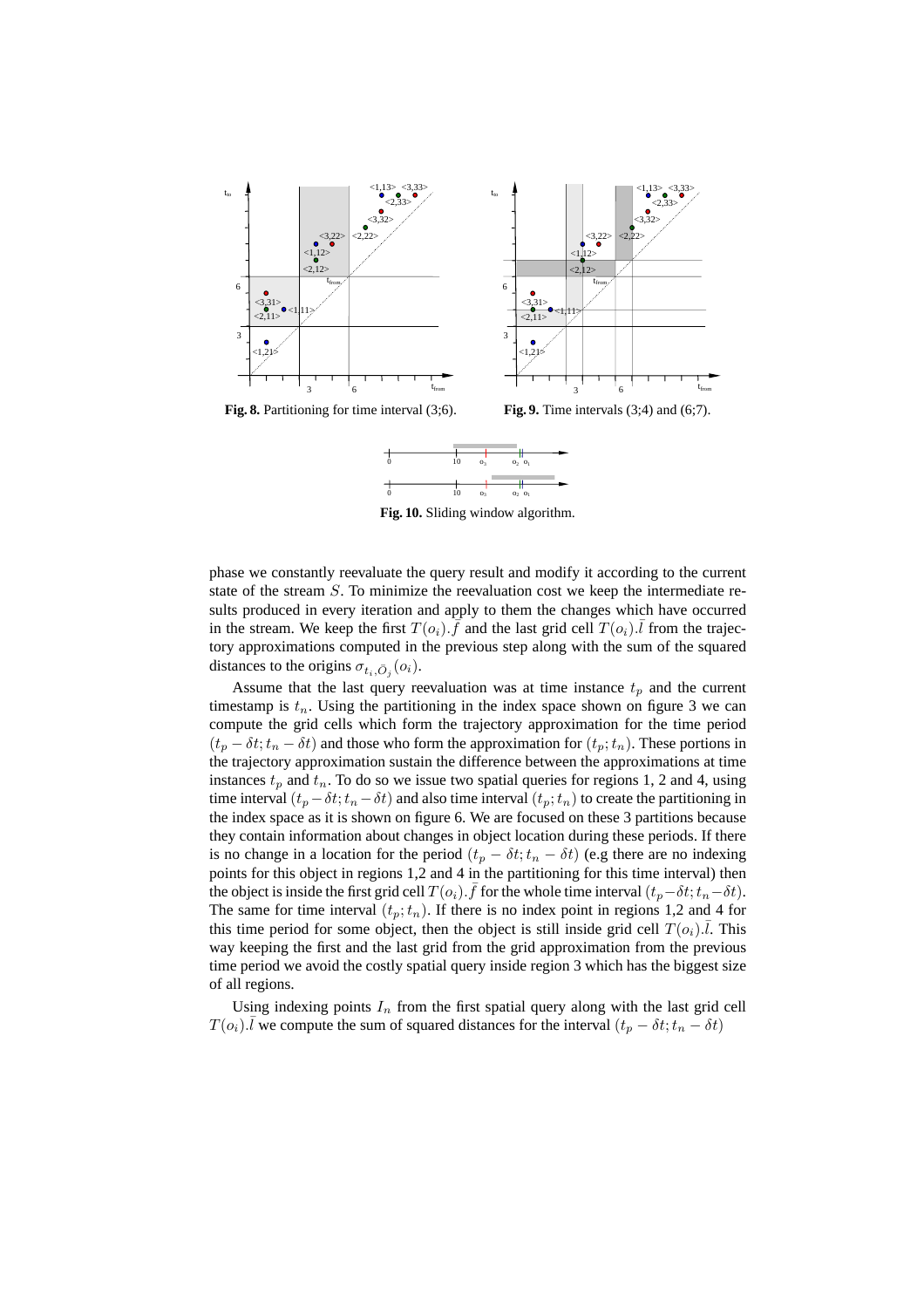$$
\Delta_{neg} = \sum \begin{cases}\n(t_n - t_p) d(T(o_i) . \bar{l}, \bar{O}_j)^2 \text{ if } I_{n1} \cup I_{n2} \cup I_{n3} \in \emptyset; \\
(I_1.t_t - (t_p - \delta t)) d(T(o_i) . \bar{l}, \bar{O}_j)^2 \text{ for } I \in I_{n1}; \\
(t_p - I_1.t_f) d(I_1.\bar{g}, \bar{O}_j)^2 \text{ for } I \in I_{n2}; \\
(I_1.t_t - I_1.t_f) d(I_1.\bar{g}, \bar{O}_j)^2 \text{ for } I \in I_{n4}.\n\end{cases}
$$

This sum of squared distances for  $(t_p-\delta t; t_n-\delta t)$  has to be removed from  $\sigma_{t_n,\bar{O}_j}(o_i)$ from the previous iteration.

In analogy we compute the sum of squared distances for the period  $(t_p; t_n)$  using the indexing points  $I_p$  from the second query and the first grid cell  $T(o_i)$ .

$$
\Delta_{pos} = \sum \begin{cases} (t_n - t_p) d(T(o_i), \bar{f}, \bar{O}_j)^2 \text{ if } I_{p1} \cup I_{p2} \cup I_{p3} \in \emptyset; \\ (I_2.t_t - (t_n - \delta t)) d(T(o_i), \bar{f}, \bar{O}_j)^2 \text{ for } I \in I_{p1}; \\ (t_n - I_2.t_f) d(I_2.\bar{g}, \bar{O}_j)^2 \text{ for } I \in I_{p2}; \\ (I_2.t_t - I_2.t_f) d(I_2.\bar{g}, \bar{O}_j)^2 \text{ for } I \in I_{p4}. \end{cases}
$$

Having  $\sigma_{t_p,\bar{O}_j}(o_i)$  from the previous iteration, we can compute the scores for the current time instance

$$
\sigma_{t_n, \bar{O}_j}(o_i) = \sigma_{t_p, \bar{O}_j}(o_i) + \Delta_{pos} - \Delta_{neg}
$$
  

$$
w_j(o_i) = \bar{D}_{\delta t, t_n}(\bar{T}(o_i), \bar{O}_j) = \sqrt{\sigma_{t_n, \bar{O}_j}(o_i)}
$$

The trajectory scores  $w_1, w_2, \ldots$ , are resorted and processed with the multiple origins sliding window evaluation algorithm to produce the result for time instance  $t_n$ . An advantage of this reevaluation schema is that by having a short reevaluation period, the size of regions 1, 2 and 4 in the index partitioning schema will be comparatively small resulting in a limited number of index points accessed during the reevaluation steps.

We will illustrate the reevaluation phase using the same example shown in figure 7. Assume that the query reevaluation is done every time instance and that the current time instance is 7 (e.g one time instance after the initial evaluation). We create the partitioning for time intervals  $(3, 4)$  and  $(6, 7)$  according to the algorithm. The result is shown on figure 9. There are two indexing points in both regions 2 and 3 (they belong to objects  $o_1$  and  $o_2$ ) for time interval  $(3, 4)$  and one indexing point in the same regions for time interval  $(6, 7)$  (generated from object  $o_2$ ). There are no indexing points for object 3 which means that this object did not change its grid cell during the interval (3; 4) and for this period it was inside grid cell 31 (this is the first grid cell  $T(o_3)$ .  $\bar{f} = 31$  in the trajectory approximation in the previous evaluation step done for time period (3; 6)). In analogy object 3 was inside grid cell 22 (which is  $T(o_3)$ .  $\bar{l}$ ) during the interval (6; 7). We compute  $\Delta_{neg}(o_3, \bar{O}_1) = (4-3)10^2 = 100, \, \Delta_{neg}(o_3, \bar{O}_2) = (4-3)0^2 = 0,$  $\Delta_{pos}(o_3, \bar{O}_1) = (7-6)0^2 = 0$  and  $\Delta_{pos}(o_3, \bar{O}_2) = (7-6)0^2 = 0$ . So the updated  $\Delta_{pos}(o_3, O_1) = (1 - 0)0$  = 0 and  $\Delta_{pos}(o_3, O_2) = (1 - 0)0$  = 0. So the updated<br>scores for object 3 are  $w_1(o_3) = \sqrt{\sigma_{t_6, \bar{O}_1}(o_3) + \Delta_{pos}(o_3, \bar{O}_1) - \Delta_{neg}(o_3, \bar{O}_1)}$  =  $\sqrt{200-100} = 10$  and  $w_2(o_3) = \sqrt{\sigma_{t_6, \bar{O}_2}(o_3) + \Delta_{pos}(o_3, \bar{O}_2) - \Delta_{neg}(o_3, \bar{O}_2)} =$  $\overline{0} = 0$ . Similarly,  $\Delta_{neg}(o_1, \overline{O}_1) = 196$ ,  $\Delta_{neg}(o_1, \overline{O}_2) = 100$ ,  $\Delta_{pos}(o_1, \overline{O}_2) = 100$ ,  $\Delta_{pos}(o_1,\bar{O}_2) = 100, \Delta_{neg}(o_2,\bar{O}_1) = 196, \Delta_{neg}(o_2,\bar{O}_2) = 100, \Delta_{pos}(o_2,\bar{O}_2) =$ 100,  $\Delta_{pos}(o_2, \bar{O}_2) = 100$  and the new scores for objects  $o_1$  and  $o_2 w_1(o_1) = 17.32$ ,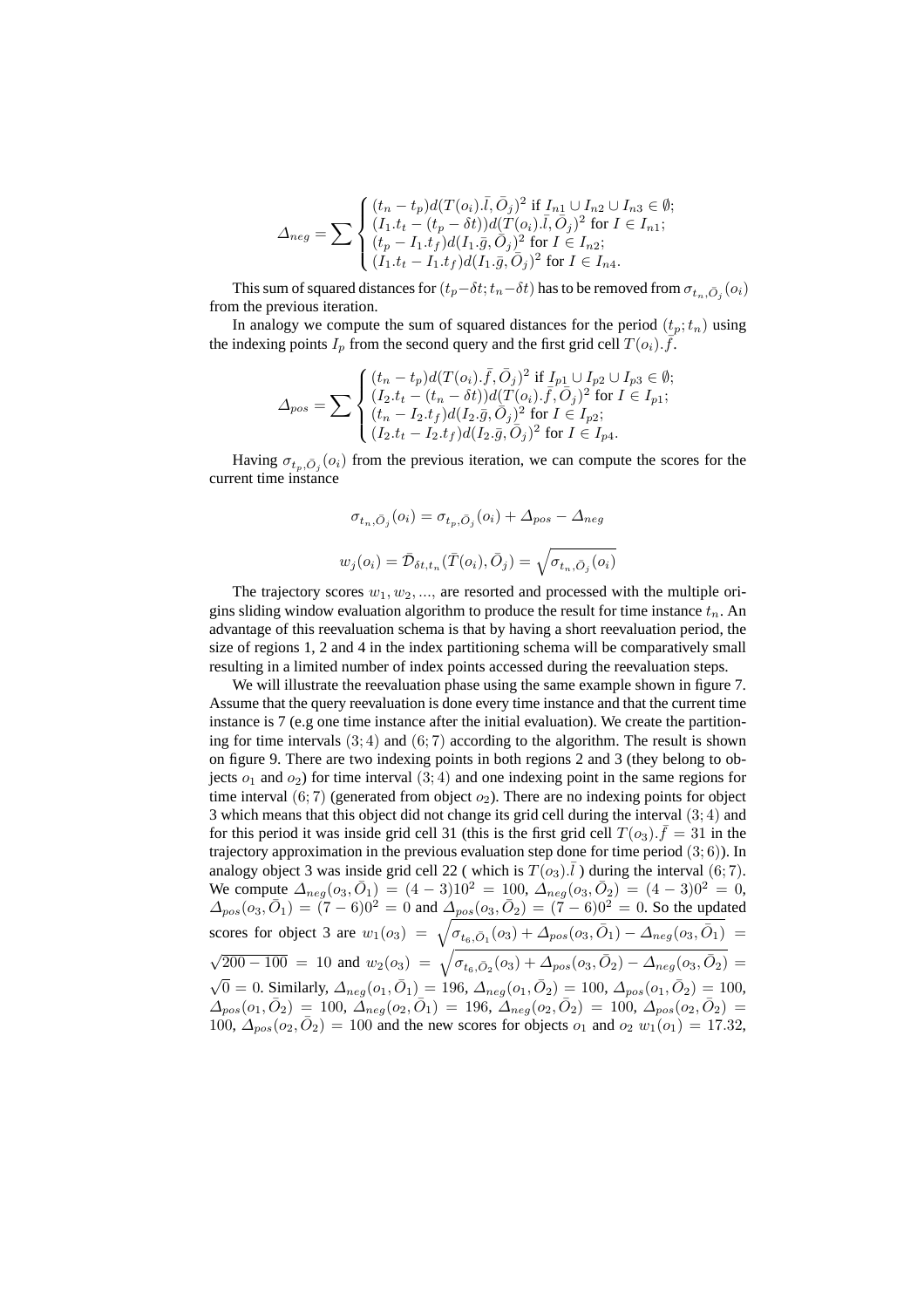**Algorithm 3** CSTJ - Continuous phase

**Input:** Query  $\mathcal{Q} = \{o_r, o_s, \delta t, \epsilon\}, \sigma, \tilde{O}_1...\tilde{O}_m, t_p, t_n$ **Output:** Set of pairs  $(o_{ri}, o_{si})$  where  $T(o_{ri})$  and  $T(o_{si})$  are joined for the last  $\delta t$  time instances 1: Set  $W \leftarrow \emptyset$ ,  $V \leftarrow \emptyset$ ,  $Res \leftarrow \emptyset$ 2: CreatePartitions $(t_p; t_n);$ 3: GetIntexPoints( $I_{p1}, I_{p2}, I_{p4}$ ); 4: CreatePartitions $(t_p - \delta t; t_n - \delta t)$ ; 5: GetIntexPoints( $I_{n1}$ ,  $I_{n2}$ ,  $I_{n4}$ ); 6: **for** each origin  $O_i$  in  $O_1$  ..  $O_m$  **do** 7: **for** each moving object  $o_r$  in  $o_r \cup o_s$  **do** 8: Compute  $\Delta_{pos,i,j}$ 9: Compute  $\Delta_{neg,i,j}$ 10:  $\sigma$ .pop( $\sigma_{t_p, \bar{O}_j}(I_i.o)$ ); 11:  $\sigma_{t_n, \bar{O}_j}(I_i.o) = \sigma_{t_p, \bar{O}_j}(I_i.o) + \Delta_{pos, i,j} - \Delta_{neg, i,j}$ 12:  $\sigma$ .push( $\sigma_{t_n, \bar{O}_j}(I_i.o)$ ); 13: **for** all  $\sigma_{t_n, \bar{O}_j}(o_i)$  in  $\sigma$  **do** 14:  $W_{i,j} = \sqrt{\sigma_{t_n, \bar{O}_j}(o_i)}$ 15:  $W.\text{sort}()$ 16: **for**  $(i = 1; i = W$ .size;  $i++)$  **do** 17: Entry  $o_x = W[i]$ .objectID 18: **if**  $x \in o_r$  **then**, FindPairsInWindow $(o_x, i, W, V, \epsilon)$ 19: **while** V not empty **do** 20: Entry  $\langle o_{ri}, o_{sj} \rangle = V$ .top 21: **if**  $o_{ri} \in o_r$  and  $o_{sj} \in o_s$  satisfy the criteria **then** 22:  $R.\text{push}(o_{ri}, o_{sj})$ 23: **Return** R

 $w_2(o_1) = 17.32, w_1(o_2) = 17.32$  and  $w_2(o_2) = 17.32$ . Then the objects are resorted using the new scores and the sliding window algorithm is re-run.

### **6 Experimental Evaluation**

We proceed with the experimental evaluation of the proposed indexing structure and algorithms for continuous evaluation of CSTJ queries.

### **6.1 Experimental Environment**

In our experiments we use synthetic data to test the behavior of the proposed technique and indexing structure under different settings. We generated synthetic datasets of moving object trajectories. The datasets are generated by simulation using the the freeway network of Indiana and Illinois (see figure 11). We use up to 150,000 objects moving in a 2-dimensional spatial universe which is 1,000 miles long in each direction. The object velocities follow a Gaussian distribution with mean 60 mph, and standard deviation 15 mph. We run simulations for 1000 minutes (time-instants). Objects follow random routes on the network traveling through a number of consecutive intersections and report their position every time-instant. In addition, at least 10% of the objects issue a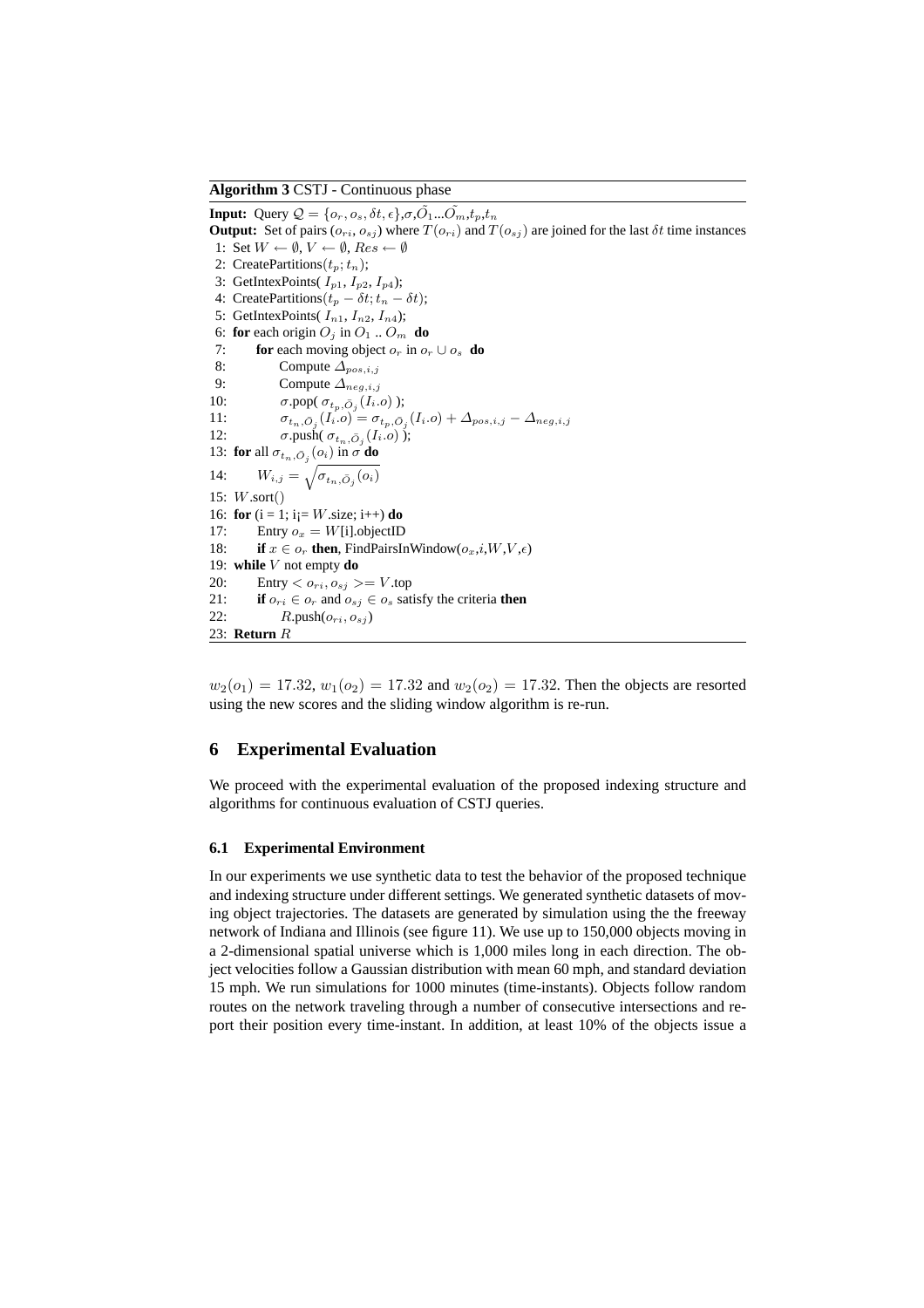modification of their movement parameters per time-instant. We choose an R tree with utilization factor 64% as an indexing structure build on the top of the indexing space.



**Fig. 11.** The map used in the simulations.

The average number of time/location tuples  $\langle t_i, l_i \rangle$  per index point I is 11 (it is for the selected speed of 60 mph - later in this section we will present experimental results for objects with average speed less than 60 mph). The maximal relative temporal constraint in the queries is set to  $\delta t = 40$  minutes. For the maximal time period  $\delta t =$ 40 minutes, the R tree build over the indexing space has the properties described in the table below.

| Property              | Value |
|-----------------------|-------|
| Tree height           |       |
| Number of nodes 39900 |       |
| Leaf capacity         | 20    |
| Index capacity        | 20    |

To test the proposed techniques we use two measures: The average number of index node accesses and the average number of data pages per query that need to be retrieved from storage for verification of the result, assuming that one random access is needed for this operation. We also measure the number of trajectory pairs which satisfy the query (e.g the size of the result). We evaluate the query performance in both the initialization and continuous reevaluation phases. Query reevaluation is performed every 2 minutes.

### **6.2 Experimental Results**

**Varying the Dataset Size** In the first group of experiments we measure the performance against different data set sizes. We use 4 different datasets with sizes varying from 25,000 up to 150,000 moving objects. The spatial threshold is set to  $\epsilon = 30$  miles and the time period  $\delta t$  is set to 20 minutes. The results for the index nodes access, data page access and the number of pairs are shown in figures 12, 13 and 14. As the dataset size increases, the numbers of data pages and index nodes accessed are also growing. As depicted in figure 12, the number of data pages accessed in the initialization and the continuous phases are similar due to the similar number of candidate pairs generated in both phases. The index node access however (figure 13) differs substantially in the two phases. In the continuous phase due to the incremental approach the number of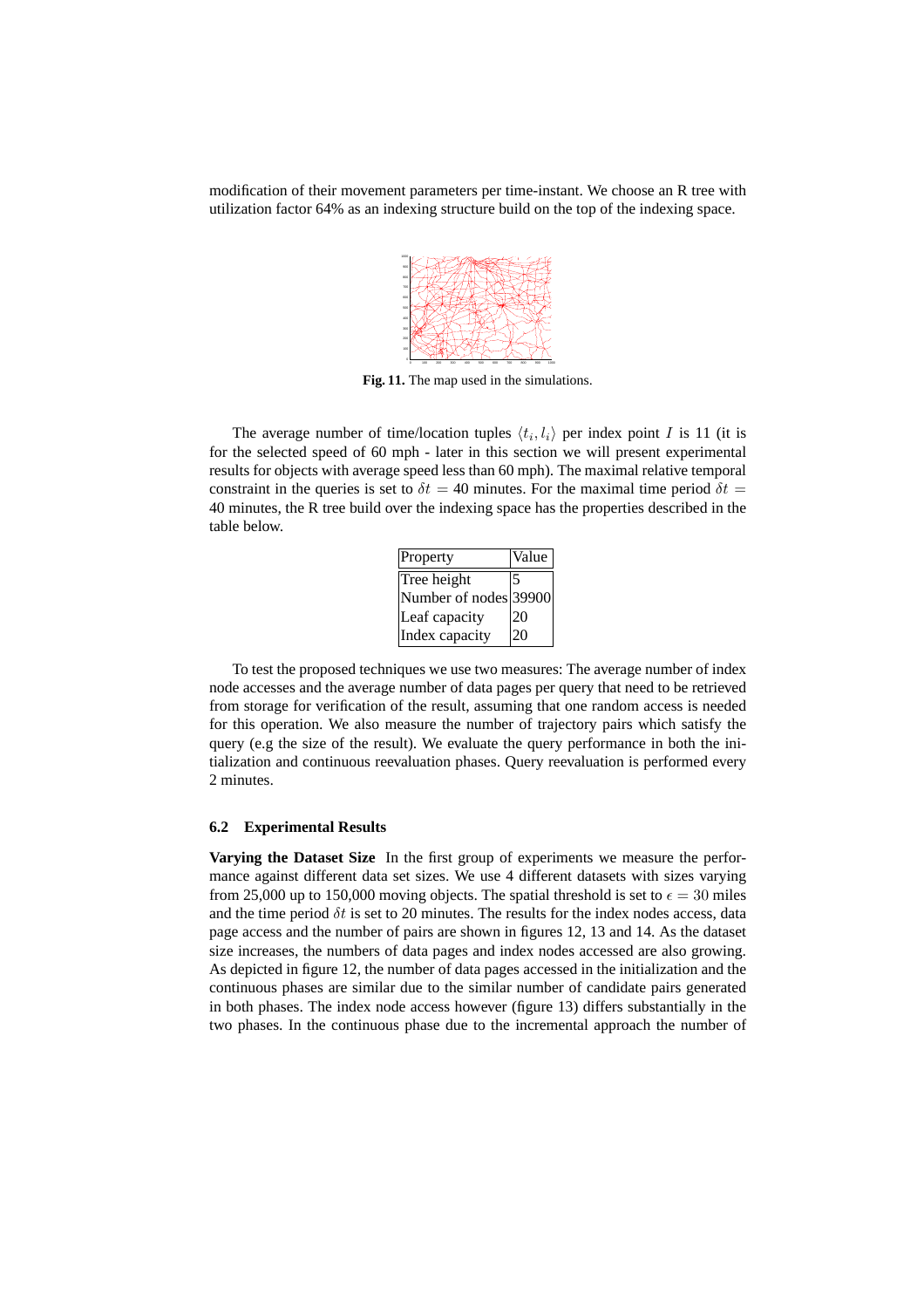

**Fig. 15.** Time: Data pages. **Fig. 16.** Time: Index nodes. **Fig. 17.** Time: Result set size.

20 30 40 50 **Time period**

0 50 100

> 10 20 30 40 **Time period**

0 50000 100000

> 20 30 40 50 **Time period**

the accessed index nodes is much smaller than in the initial phase. In the continuous phase we do not access the indexing points in region 3 which has the largest size of all 4 regions. Though the distribution of the points in the indexing space is not uniform this region has the biggest number of index points from all four regions in the index space partitioning. As expected, the number of trajectory pairs which satisfy the query is growing with the increase of the dataset size (figure 14).

**Varying the Spatial threshold**  $\epsilon$  In the next set of experiments we test the behavior of the algorithm for increasing query threshold  $\epsilon$  (while using a fixed time-interval  $\delta t = 20$ minutes). The intuition behind this set of experiments is that by increasing the spatial threshold  $\epsilon$  the query becomes more relaxed and thus more expensive for evaluation. We use four different values for  $\epsilon$  varying from 10 to 40 miles. The results are shown in figures 15 16 and 17. As expected with the increase of the threshold we have moderate increase in the number of candidate pairs and the number of result pairs (figure 17). Due to the increased number of reported candidate pairs the data pages accessed (figure 15) also increase since each candidate pair has to be tested using the raw trajectory data. The number of index node accessed however remains constant since the trajectory score computation does not depend on the threshold  $\epsilon$  (figure 16).

**Varying the Time period**  $\delta t$  In the next group of experiments we tested the behavior of the proposed algorithm for different values of the time period  $\delta t$  varying from 20 up to 50 minutes. We use dataset containing 50,000 moving objects. The spatial threshold is set to  $\epsilon = 20$  miles. As it can be depicted from the plots, the number of index nodes accessed during the initialization phase (figure 19) is increasing proportionally to the increase of the time period  $\delta t$ . This proportional increase is due to the fact that larger time periods  $\delta t$  create larger regions 1 and 2 in the space indexing partitioning resulting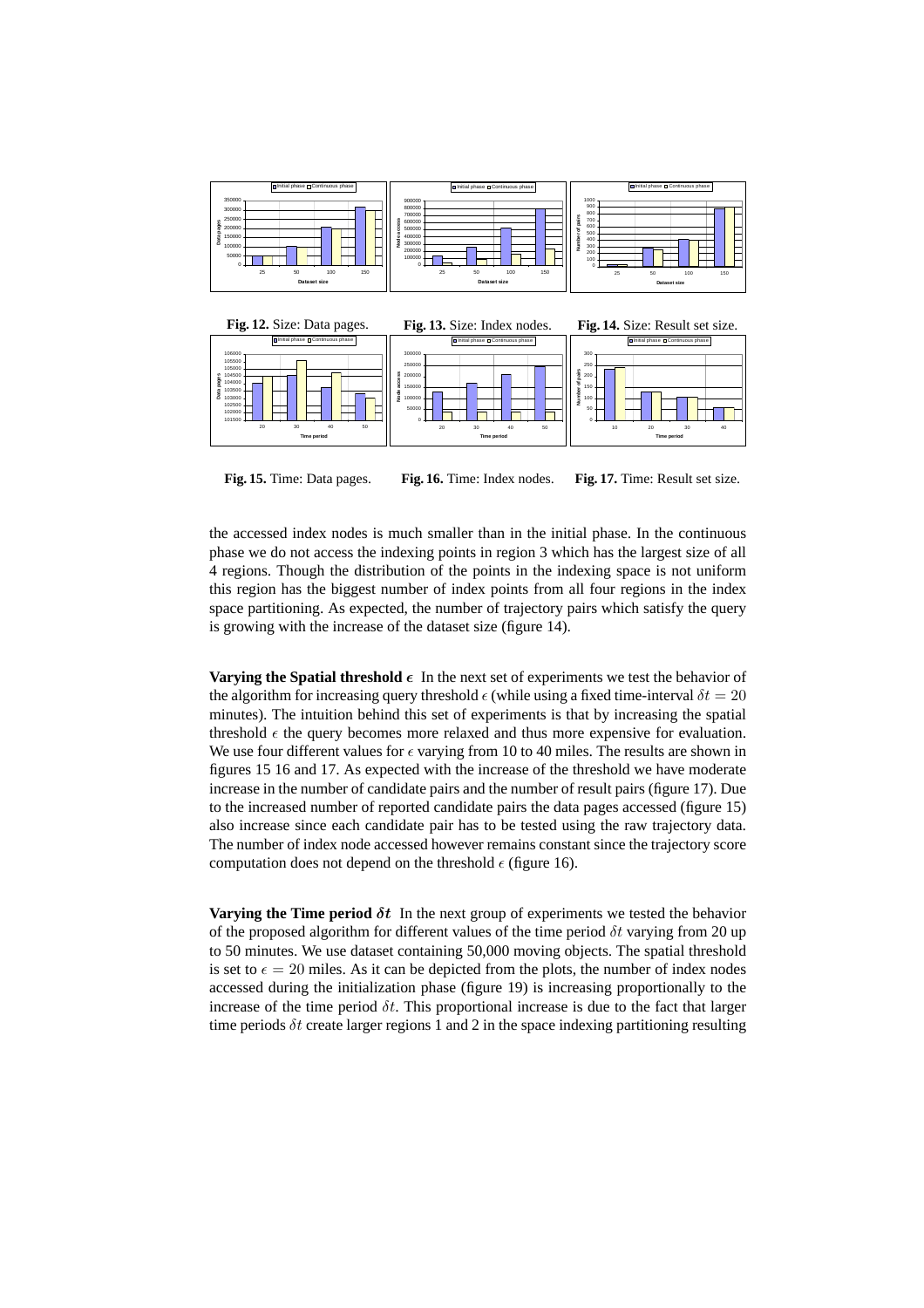



**Fig. 21.** Speed: Data pages. **Fig. 22.** Speed: Index nodes. **Fig. 23.** Speed: Result set size.

in larger number of indexing nodes accessed for these two regions. From the plot in figure 18 it can be seen that after time period  $\delta t = 30$  minutes the number of raw data I/Os decrease. This is due to the fact that by increasing the length of the query it becomes more restrictive. We have fewer candidates generated and therefore fewer raw data accesses.

The decreased number of candidate pairs results also in a smaller number of pairs in the result set as it can be seen on figure 20.

**Varying the average speed of the moving objects** All previous experiments were performed using datasets where the average speed is set to 60 mph which is reasonable for a highway traffic. In the last set of experiments we study how the speed of the moving objects affects our algorithm. The intuition here is that by having a slowly moving objects in the system, it will take more time for the object to reach the boundaries of a cell and move to another one. The number of time/location tuples  $\langle t_i, l_i \rangle$  per index point  $I_i$ is increased and the total number of index points in the indexing space is decreased. We run this set of experiments with four datasets of 100,000 moving objects, where the average speed varies from 30mph to 60mph. The spatial threshold in the query is set to  $\epsilon = 30$  miles and the time interval  $\delta t$  is 20 time instances. As expected, the decrease of the average speed in the dataset results in a decrease of the number of indexing nodes accessed (figure 22). The indexing space becomes less dense with the decrease of the average speed. For the same time interval and the same number of moving objects the number of time/location tuples per index point in the 30 mph dataset is 70% from the one in the 60 mph dataset. The number of the trajectory pairs in the result set (figure 23) and the number of data pages I/Os (figure 21) however increase with the decrease of the average speed. This is because in a pair of slow objects, it takes more time for one of them to move on distance  $\epsilon$  from the second one. So if a pair of slowly moving objects, satisfies the join criteria at one time instance it is more likely to satisfy it in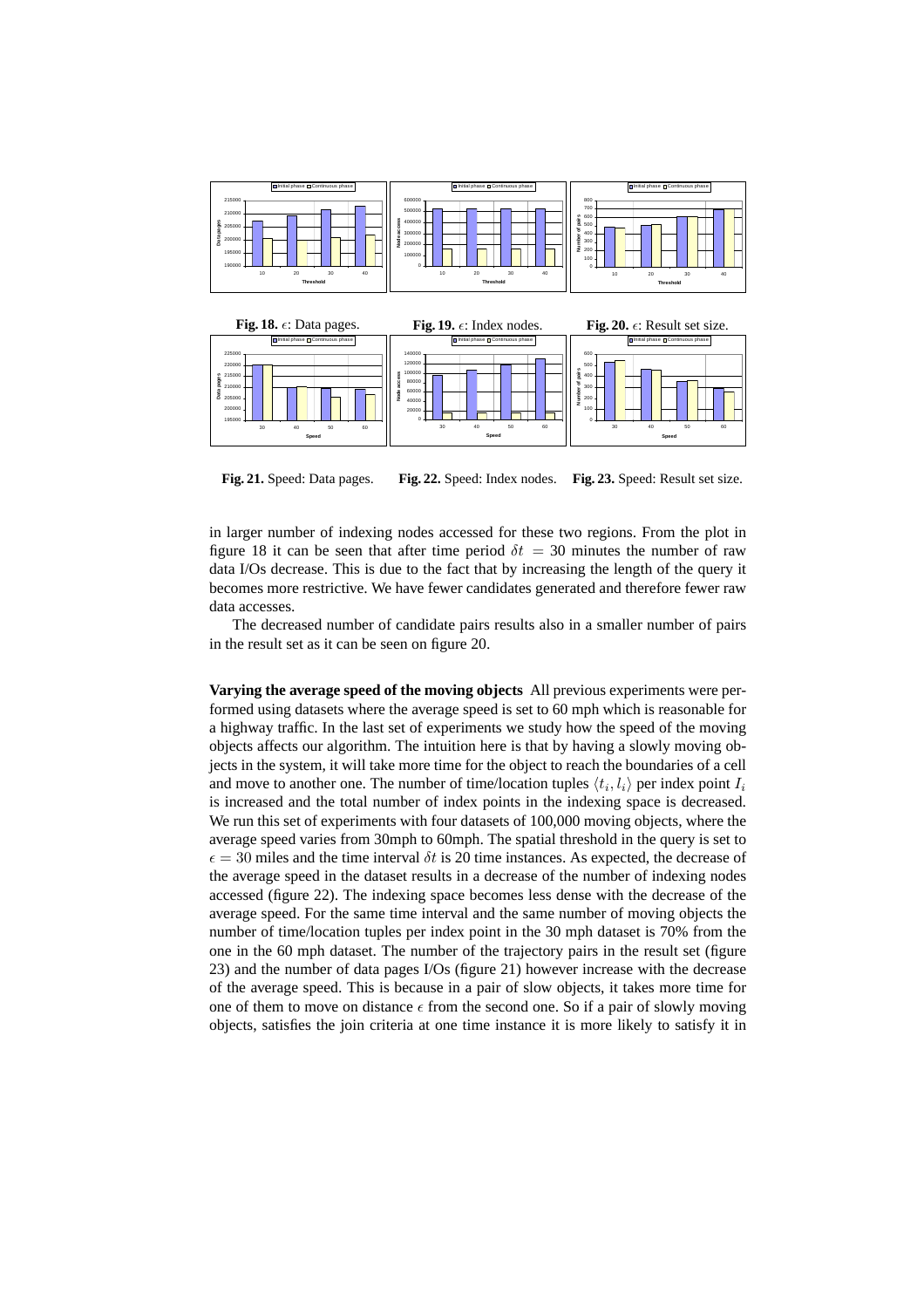the next time instance. This results in a bigger number of candidate pairs and therefore increased number of raw data I/Os as it can be depicted in figures 21 and 23.

### **7 Conclusions**

We presented an algorithm and an index structure for efficiently evaluating continuous trajectory join queries. Our technique uses compact trajectory representations to build a very small index structure which evaluates approximate answers utilizing a specialized lower bounding distance function. Then, a post filtering step uses only a small fraction of the actual trajectory data before the correct query results can be produced. As future work we plan to extend our techniques for more complex streaming queries with temporal constraints.

## **References**

- 1. L. Arge, O. Procopiuc, S. Ramaswamy, T. Suel, and J. S. Vitter. Scalable sweeping-based spatial join. In *Proc. of Very Large Data Bases (VLDB)*, pages 570–581, 1998.
- 2. Petko Bakalov, Marios Hadjieleftheriou, Eamonn Keogh, and Vassilis J. Tsotras. Efficient trajectory joins using symbolic representations. In *Proc. of the International Conference on Mobile Data Management (MDM)*, pages 86–93, 2005.
- 3. Petko Bakalov, Marios Hadjieleftheriou, and Vassilis J. Tsotras. Time relaxed spatiotemporal trajectory joins. In *GIS '05: Proceedings of the 13th annual ACM international workshop on Geographic information systems*, pages 182–191, 2005.
- 4. N. Beckmann, H. Kriegel, R. Schneider, and B. Seeger. The R\*-tree: An efficient and robust access method for points and rectangles. In *Proc. of ACM Management of Data (SIGMOD)*, pages 220–231, 1990.
- 5. T. Brinkhoff, H. P. Kriegel, and B. Seeger. Efficient processing of spatial joins using r-trees. In *Proc. of ACM Management of Data (SIGMOD)*, pages 237–246, 1993.
- 6. C. Faloutsos and S. Roseman. Fractals for secondary key retrieval. In *Proc. of ACM Symposium on Principles of Database Systems (PODS)*, pages 247–252, 1989.
- 7. B. Gedik and L. Liu. MobiEyes: Distributed processing of continuously moving queries on moving objects in a mobile system. In *Proc. of Extending Database Technology (EDBT)*, pages 67–87, 2004.
- 8. H. Gunadhi and A. Segev. Query processing algorithms for temporal intersection joins. In *Proc. of International Conference on Data Engineering (ICDE)*, pages 336–344, 1991.
- 9. A. Guttman. R-trees: A dynamic index structure for spatial searching. In *Proc. of ACM Management of Data (SIGMOD)*, pages 47–57, 1984.
- 10. G. R. Hjaltason and H. Samet. Incremental distance join algorithms for spatial databases. In *Proc. of ACM Management of Data (SIGMOD)*, pages 237–248, 1998.
- 11. C. S. Jensen, D. Lin, and B. C. Ooi. Query and update efficient b+-tree based indexing of of moving objects. In *Proc. of Very Large Data Bases (VLDB)*, 2004.
- 12. N. Koudas, B. C. Ooi, K-L. Tan, and R. Zhang. Approximate nn queries on streams with guaranteed error/performance bounds. In *Proc. of Very Large Data Bases (VLDB)*, 2004.
- 13. N. Koudas and K. C. Sevcik. Size separation spatial join. In *Proc. of ACM Management of Data (SIGMOD)*, pages 324–335, 1997.
- 14. D. Kwon, S. Lee, and S. Lee. Indexing the current positions of moving objects using the lazy update r-tree. In *Proc. of the International Conference on Mobile Data Management (MDM)*, pages 113–120, 2002.